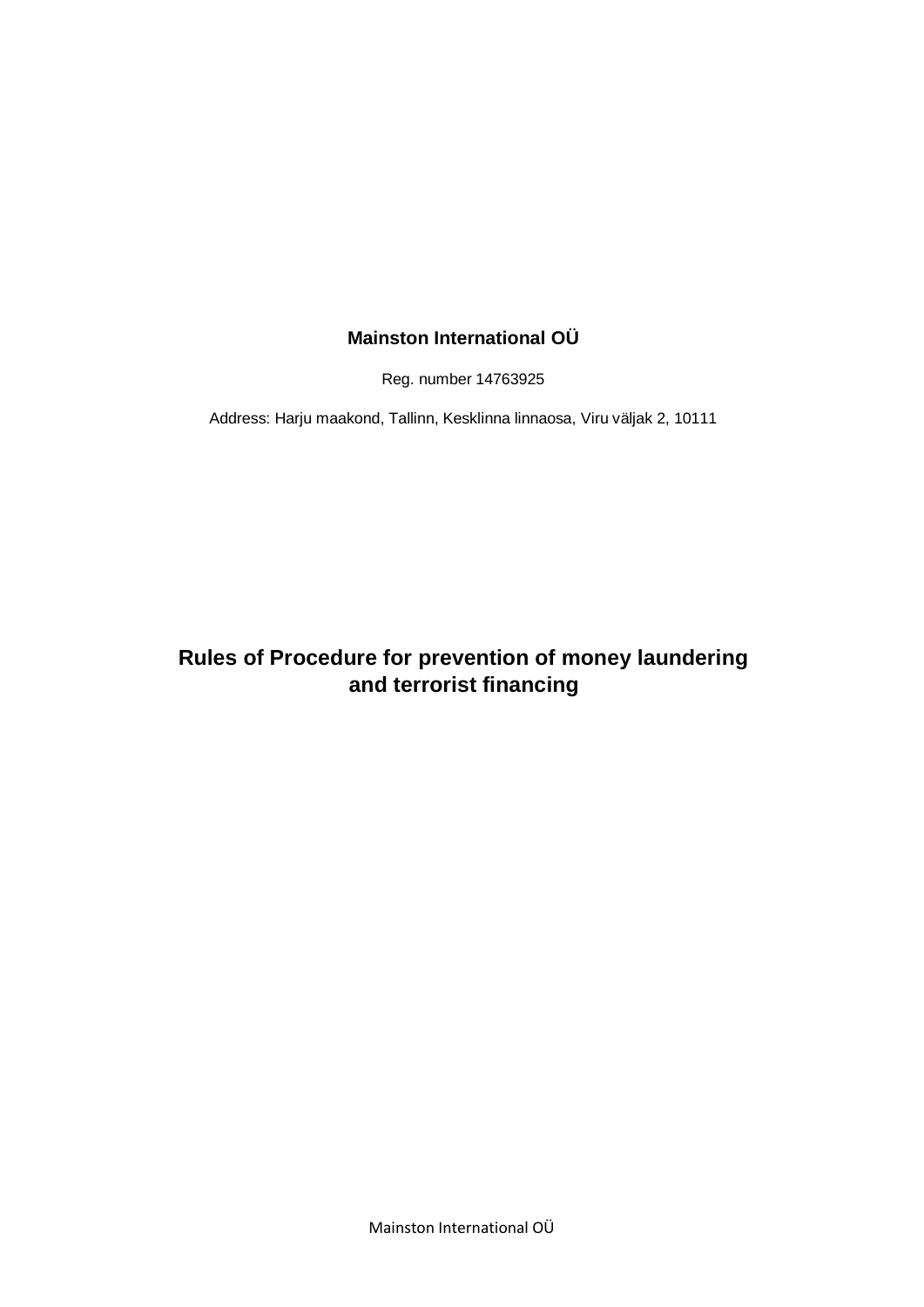### CONTENT

# **Contents**

| 3. Standard procedure for customer identification and verification (on-boarding customers)<br>4. Procedure for identification of person and verification of data using information technology means | 6 |
|-----------------------------------------------------------------------------------------------------------------------------------------------------------------------------------------------------|---|
| 5. Customer Due Diligence, Simplified Die Diligence and Enhanced Due Diligence Procedure  11                                                                                                        |   |
|                                                                                                                                                                                                     |   |
|                                                                                                                                                                                                     |   |
|                                                                                                                                                                                                     |   |
|                                                                                                                                                                                                     |   |
| 10. Understanding risk profile of a customer and risks relating to new and existing technologies  17                                                                                                |   |
|                                                                                                                                                                                                     |   |
|                                                                                                                                                                                                     |   |
|                                                                                                                                                                                                     |   |
|                                                                                                                                                                                                     |   |
|                                                                                                                                                                                                     |   |
|                                                                                                                                                                                                     |   |
|                                                                                                                                                                                                     |   |
|                                                                                                                                                                                                     |   |
|                                                                                                                                                                                                     |   |
|                                                                                                                                                                                                     |   |
|                                                                                                                                                                                                     |   |
|                                                                                                                                                                                                     |   |
|                                                                                                                                                                                                     |   |
|                                                                                                                                                                                                     |   |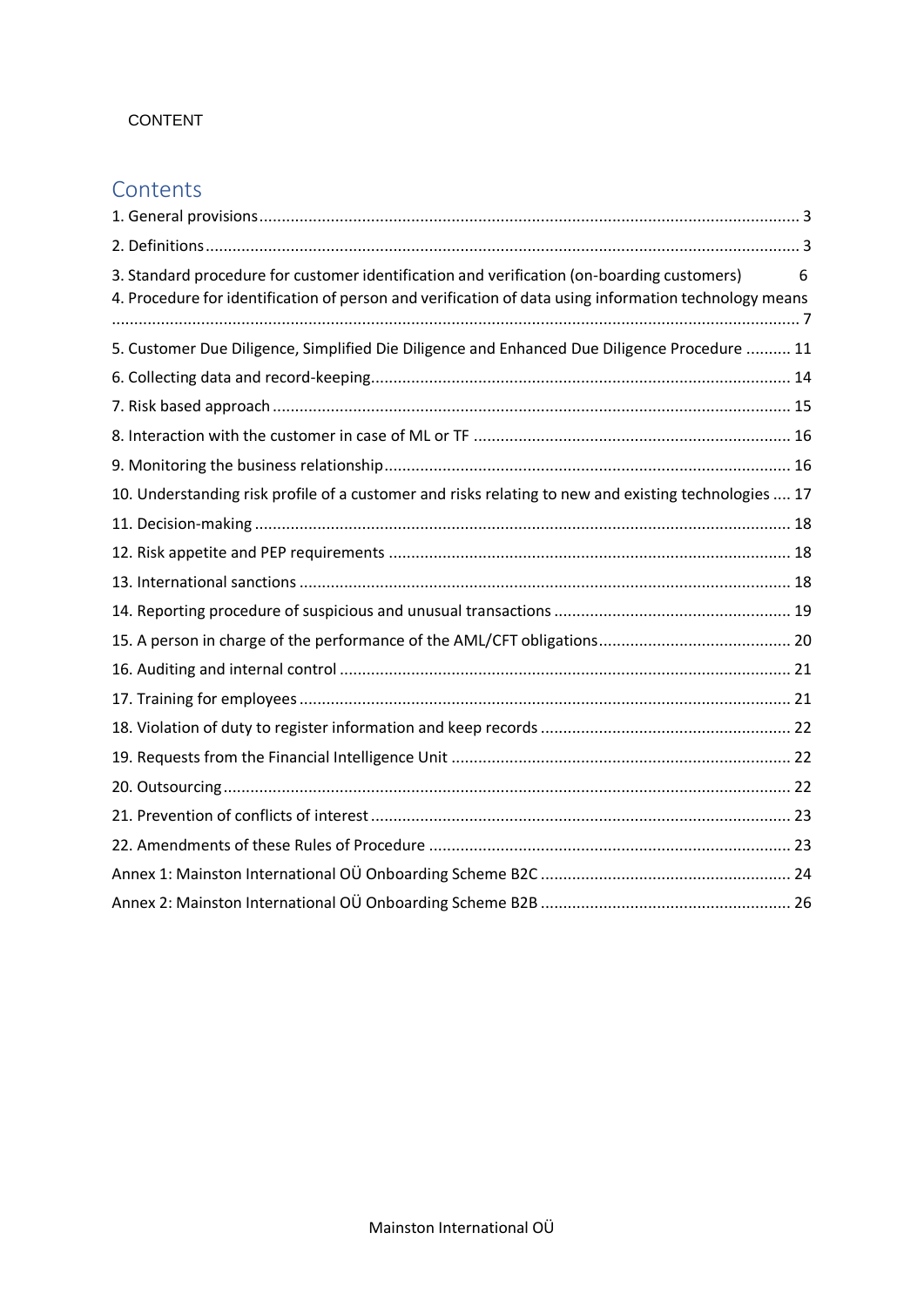#### Approved by a resolution of the management board on 01.06.2022

#### 1. General provisions

- <span id="page-2-0"></span>1.1. These Rules of Procedure lay down internal security measures for conducting due diligence and detecting suspicious and unusual transactions in all areas of activities of Mainston International OÜ (hereinafter Mainston).
- 1.2. All relevant employees should know and follow the requirements set out in the Money Laundering and Terrorist Financing Prevention Act (MLTFPA), the guidelines on the characteristics of suspicious transactions possibly involving money laundering and terrorist financing, other guidelines on compliance with the MLTFPA pertaining to the activities of Mainston as well as these Rules of Procedure.
- 1.3. All relevant employees should keep themselves up to date with any amendments to the legislation and with other legal acts published on the website of the Financial Intelligence Unit (FIU) at<https://fiu.ee/en>
- <span id="page-2-1"></span>1.4. A copy of these Rules of Procedure shall be available to all relevant employees.

#### 2. Definitions

- 2.1. What is money laundering?
	- 2.1.1. Conversion or transfer of property derived from criminal activity, or, property obtained instead of such property, knowing that such property is derived from criminal activity, or, from an act of participation in such activity, for the purpose of concealing, or disguising the illicit origin of the property, or of assisting any person who is involved in the commission of such an activity to evade the legal consequences of that person's actions.
	- 2.1.2. The acquisition, possession or use of property derived from criminal activity, or property obtained instead of such property, knowing, at the time of receipt, that such property was derived from criminal activity or from an act of participation therein.
	- 2.1.3. The concealment or disguise of the true nature, source, location, disposition, movement, rights with respect to, or ownership of, property derived from criminal activity or property obtained instead of such property, knowing that such property is derived from criminal activity or from an act of participation in such an activity.
	- 2.1.4. The concealment of the true nature, origin, location, manner of disposal, relocation or right of ownership of property acquired as a result of a criminal activity or property acquired instead of such property or the concealment of other rights related to such property.

#### 2.2. What is terrorist financing?

The allocation or raising of funds to plan or perform acts which are deemed to be acts of terrorism or to finance operations of terrorist organisations, or in the knowledge that the funds allocated or raised will be used for the aforementioned purposes.

2.3. What is a risk country?

Countries or regions of interest where the risk of money laundering or terrorism are high. A risk country is a country or jurisdiction that:

- 2.3.1. According to credible sources such as mutual evaluations, detailed evaluation reports or published follow-up reports, has not established effective anti-money laundering and combating the financing of terrorism (AML/CFT) systems.
- 2.3.2. According to credible sources has significant levels of corruption or other criminal activity.
- 2.3.3. Is subject to sanctions, embargos or similar measures issued by, for example, the European Union or the United Nations.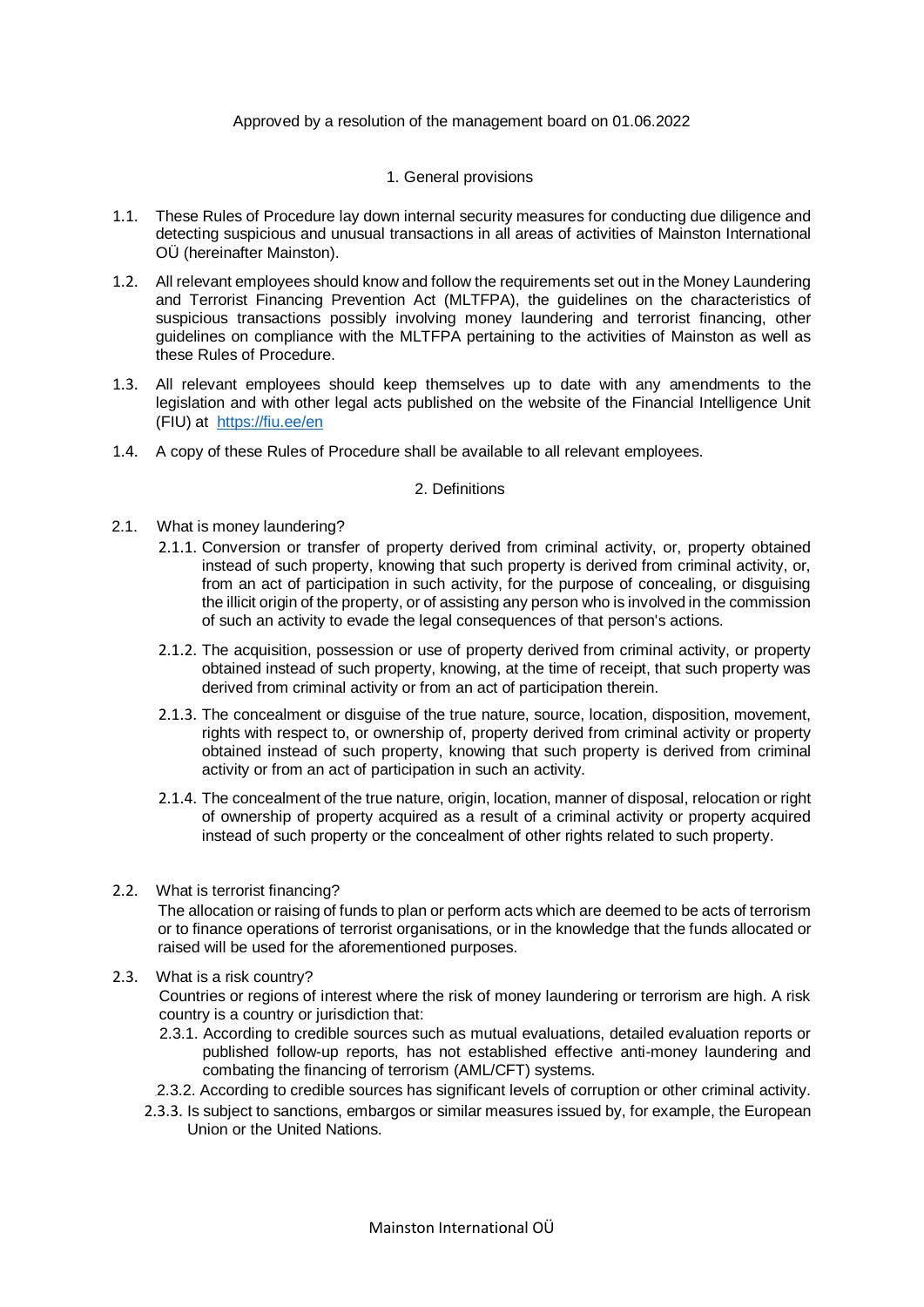2.3.4. Provides funding or support for terrorist activities, or that has designated terrorist organisations operating within their country, as identified by the European Union or the United Nations.

#### 2.4. What is a high-risk country?

A country specified in a delegated act adopted on the basis of Article 9(2) of Directive (EIJ) 2015/849 of the European Parliament and of the Council on the prevention of the use of the financial system for the purposes of money laundering or terrorist financing. The current list is based on European Commission delegated regulation - (EU) 2016/1675 supplementing Directive (EU) 2015/849 of the European Parliament and of the Council by identifying high-risk third countries with strategic deficiencies. [https://eur-lex.europa.eu/legal](https://eur-lex.europa.eu/legal-content/EN/TXT/?uri=CELEX:02016R1675-20210207)[content/EN/TXT/?uri=CELEX:02016R1675-20210207](https://eur-lex.europa.eu/legal-content/EN/TXT/?uri=CELEX:02016R1675-20210207)

2.5. Who is a politically exposed person (PEP)?

A natural person who performs or performed prominent public functions as well as their family members and close associates. Persons who, by the date of entry into a transaction, have not performed any prominent public functions for at least one year, as well as their family members or close associates shall not be considered politically exposed persons,

- 2.5.1. For the purposes of these Rules of Procedure, the following persons shall be persons performing prominent public functions:
	- a) State, head of government, minister and deputy or assistant minister;
	- b) a member of parliament or of a similar legislative body, a member of a governing body of a political party, a member of a supreme court, a member of a court of auditors, or of the board of a central bank;
	- c) an ambassador, a chargé d  $\frac{1}{1}$  affaires or a high-ranking officer in armed forces;
	- d) a member of an administrative, management or supervisory body of a State-owned enterprise;
	- e) a director, deputy director or member of the board, or equivalent function, of an international organisation, except middle-ranking or more junior officials.
	- f) the Chancellor of Justice
- 2.5.2. The following persons are considered family members of a person performing prominent public functions:
	- a) the spouse, or a person considered to be equivalent to a spouse, of a politically exposed person or a local politically exposed person;
	- b) a child and their spouse, or a person considered to be equivalent to a spouse, of a politically exposed person or local politically exposed person;
	- c) a parent of a politically exposed person or local politically exposed person.
- 2.5.3. The following persons are considered close associates of a person performing prominent public functions:
	- a) a natural person who is known to be the beneficial owner or to have joint beneficial ownership of a legal person or a legal arrangement, or any other close business relations, with a politically exposed person or a local politically exposed person;
	- b) a natural person who has sole beneficial ownership of a legal entity or legal arrangement which is known to have been set up for the de facto benefit of a politically exposed person or local politically exposed person.
- 2.5.4. The following persons shall be local politically exposed person: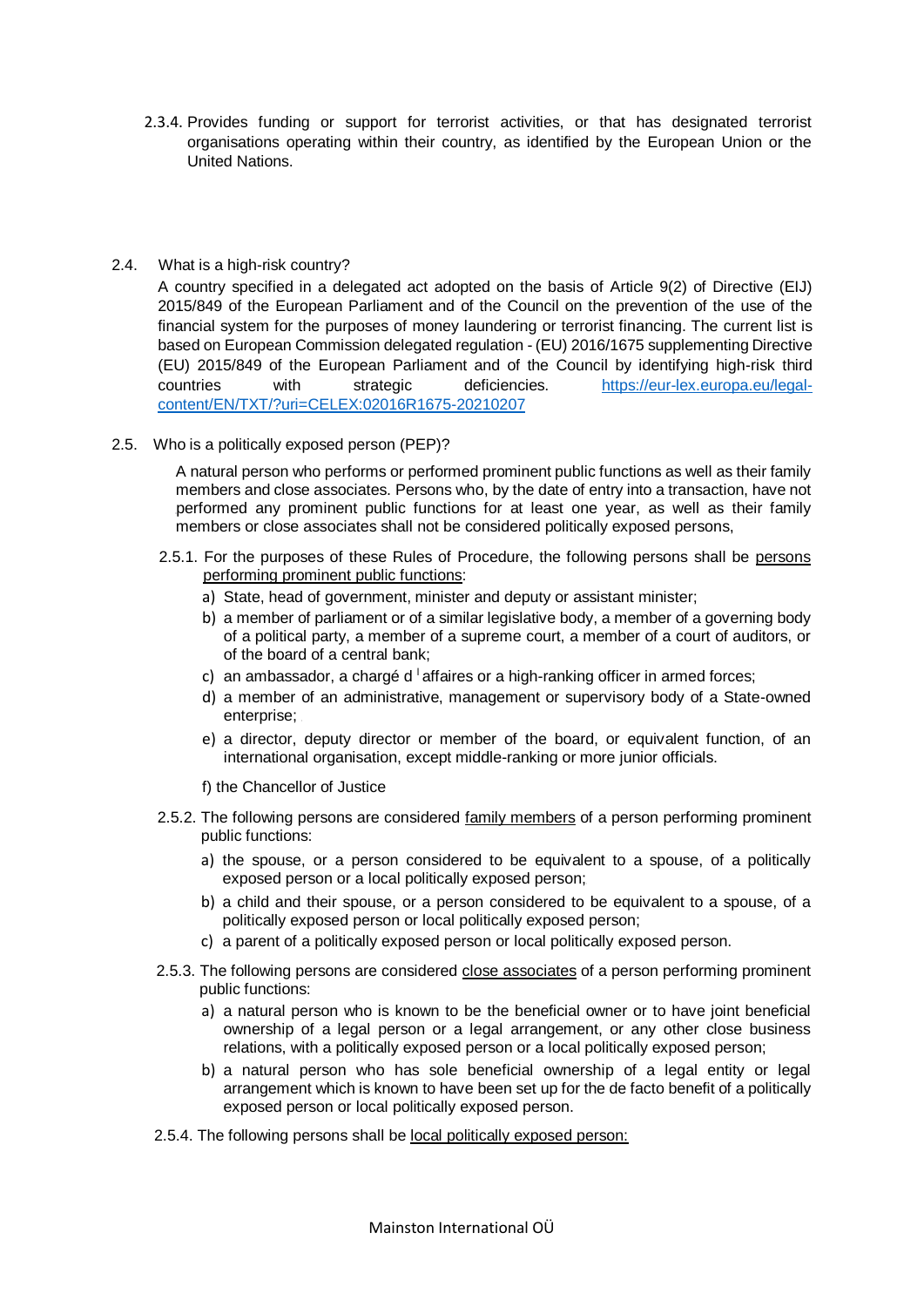a person who is or who has been entrusted with prominent public functions in Estonia, another contracting state of the European Economic Area, or in an institution of the European Union.

2.5.5. How the relevant employee should check if the customer is a PEP:

The relevant employee should make a research using the potential customer's full name. In case, there are several similar results, the relevant employee must use another identifier (date of birth etc.) to be sure that the result found matches with the potential customer.

To check the relevant employee should use generally known internet research engines and databases that Mainston has access to. For example, the relevant employee is able to check the PEP status of the potential customer using the database available at: [https://dilisense.com/en\\_US](https://dilisense.com/en_US) or by using any software provided by the company.

2.6. What is the MLTFPA?

The legal act that regulates the activities of credit and financial institutions, other undertakings and institutions specified in the Money Laundering and Terrorist Financing Prevention Act and the Financial Intelligence Unit which involve the prevention of money laundering and terrorist financing. In Estonian: Rahapesu ja terrorismi rahastamise tõkestamise seadus (RT I, 12.03.2022, 19)

2.7. What is the International Sanctions Act?

This legal act regulates the national imposition of international sanctions, the implementation and the supervision thereof where the imposition of international sanctions has been decided by the European Union, the United Nations, another international organisation or the Government of Estonia.

2.8. Who is a customer?

A person or a legal entity who uses, or has used, one or several services offered by Mainston.

- 2.9. Who is a relevant employee? A person who is conducting KYC/AML measures about the customer in Mainston.
- 2.10. What is a business relationship? For the purposes of these Rules of Procedure, a business relationship is a continued contractual relationship with a customer.
- 2.11. What is a transaction monitoring? Every single investigation conducted by an employee about a customer.
- 2.12. Who is an ultimate beneficial owner of a legal entity (UBO)?

Ultimate beneficial owner refers to the natural person(s) who ultimately owns or controls a customer and/or the natural person on whose behalf a transaction is being conducted. It also includes those persons who exercise ultimate effective control over a legal entity or arrangement. Reference to "ultimately owns or controls" and "ultimate effective control" refer to situations in which ownership/control is exercised through a chain of ownership or by means of control other than direct control. This definition should also apply to beneficial owner or a beneficiary under a life or other investment-linked insurance policy. Without derogating from the above, UBO is a private individual owning or controlling more than 25% of a legal entity.

2.13. What is the Financial Intelligence Unit?

Estonian Financial Intelligence Unit (FIU) is an independent government agency. The Financial Intelligence Unit analyses and verifies information about suspicions of money laundering or terrorist financing, takes measures for preservation of property where necessary and immediately forwards materials to the competent authorities upon detection of elements of a criminal offence.

Postal address: Rahapesu Andmebüroo, Pronksi 12, 10117 Tallinn. E-mail[: info@fiu.ee](mailto:info@fiu.ee) Web based reporting form:<https://fiu.ee/en/notify-us>

2.14. Who is Compliance Officer?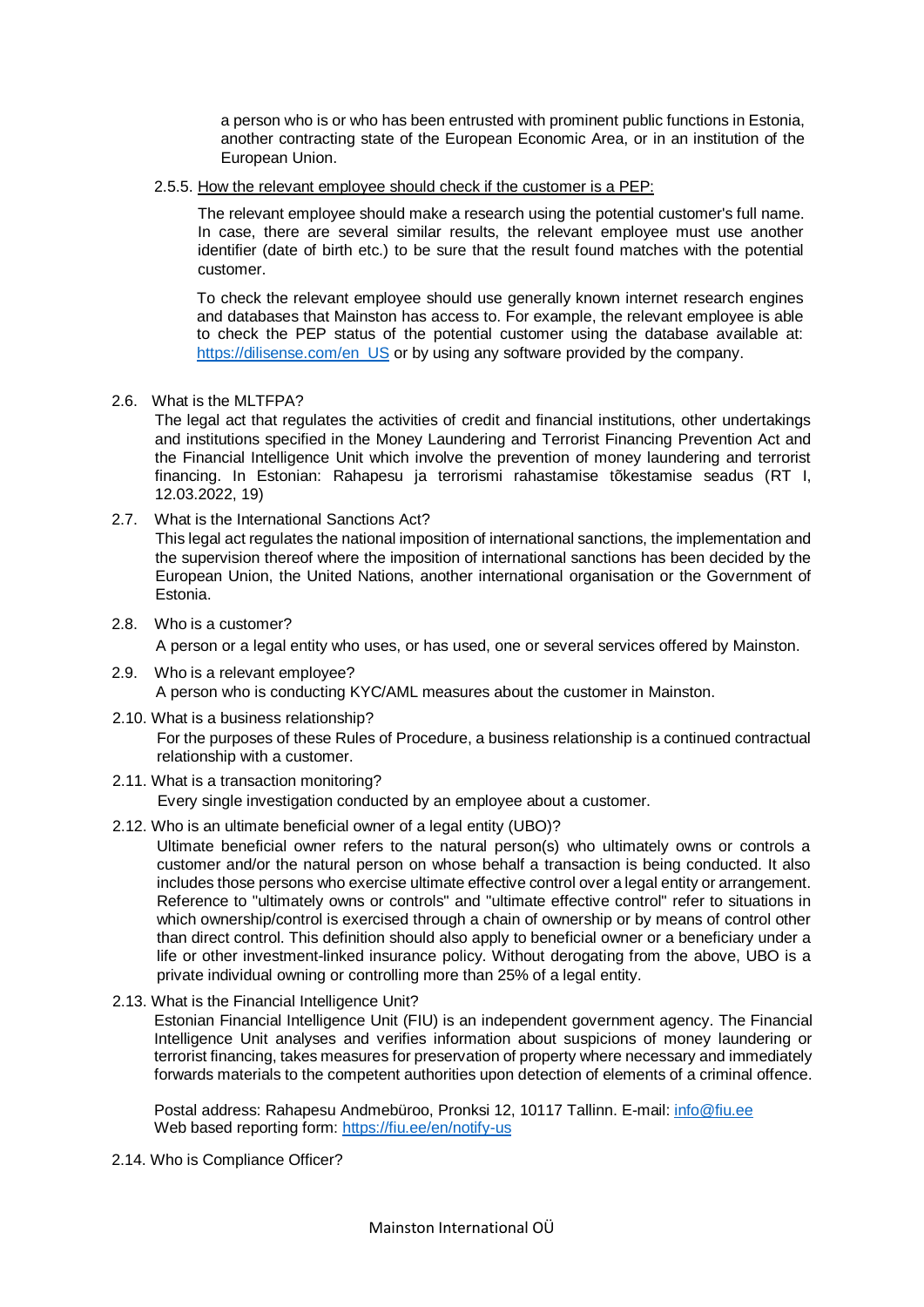Compliance Officer is is the Contact person of FIU appointed by the Management Board of Mainston. Only a person who works permanently in Estonia and who has the necessary education, professional suitability, necessary abilities, personal qualities and experience and an impeccable reputation to perform the duties of a Contact person may be appointed as a Contact person. The appointment of a Contact person shall be agreed with the FIU. The duties of the Contact person may be performed by an employee or a structural unit. If the functions of the Contact person are performed by a structural unit, the head of the respective structural unit shall be responsible for the performance of the specified tasks. The Contact person appointed by the Management Board of Mainston is also the person responsible for the implementation of the international financial sanction.

- 3. Standard procedure for customer identification and verification (on-boarding customers)
- 3.1. The relevant employee must identify all customers who want to use Mainston services on the basis of an identity document and shall record the identification and transaction data regardless of whether the customer is a regular customer or not.
	- 3.2. A person must be identified:
		- a) prior to establishing a business relationship;
		- b) upon suspicious customer behaviour;
		- c) upon verification of information or in the case of doubts as to the sufficiency or truthfulness of the documents or data gathered beforehand while updating relevant data; and
	- 3.3. If the customer is a private individual, he or she must provide:
		- a) their full name;
		- b) their personal identification code or, if none, the date and place of birth and the place of residence;
		- c) if the customer is in fact representing another private individual being the real customer (under a power of attorney, or in the case of inheritance, or any other way) information on the identification and verification of the right of representation and scope thereof and, where the right of representation does not arise from law, the name of the document serving as the basis for the right of representation, the date of issue, and the name of the issuer;
		- d) phone number and email
	- 3.4. The following valid documents serve as basis for identification:
		- a) an identity card;
		- b) a passport;
		- c) a diplomatic passport;
		- d) an ID card of the citizen of the European Union;
		- e) a driving licence if the document shows the name, photo or face image, signature or signature image and date of birth or personal identification code of its holder.
	- 3.5. In identifying a person, the relevant employee is obliged to check the validity of the identity document, make sure the person matches the information on the document and check the age of the person. If in doubt about the identity of the person, the relevant employee is obliged to request additional Information about the person. Upon sending a document that does not match the person or is invalid, the relevant employee must refuse the customer registration and notify the Compliance Officer.
	- 3.6. The relevant employee verifies the correctness of the customer data, using information originating from a credible and independent source for that purpose, Where the identified person has a valid document specified in section 3.4 or an equivalent document, the person is identified and the person's identity is verified on the basis of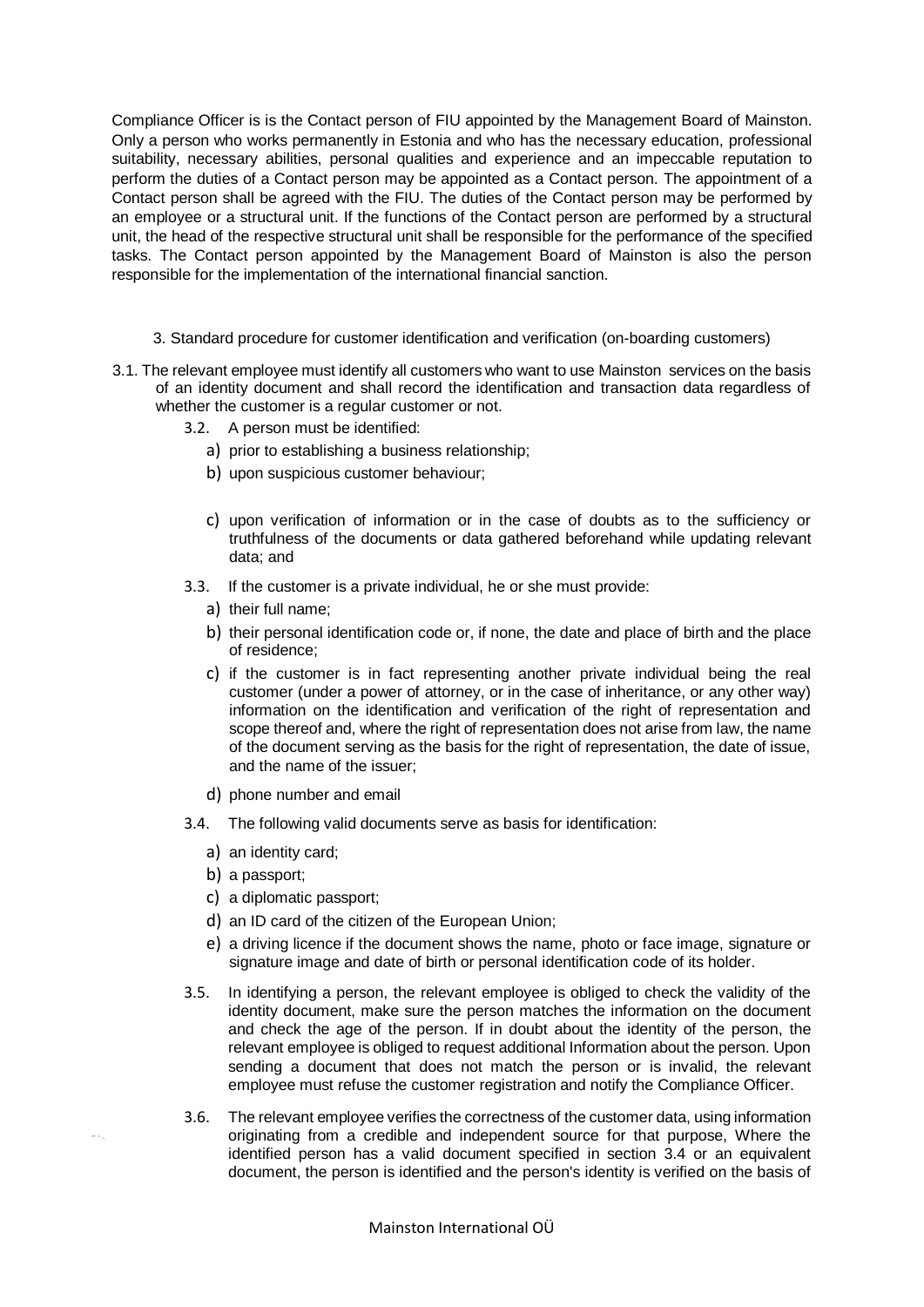the document or using means of electronic identification and trust services for electronic transactions, and the validity of the document appears from the document, or can be identified using means of electronic identification and trust services for electronic transactions, no additional details on the document need to be retained.

- 3.7. If the customer is an Estonian legal entity (for example a company), it must provide:
	- a) the name or business name of the legal person;
	- b) the registry code or registration number and the date of registration;
	- c) the names of the director, members of the management board or other body replacing the management board, and their authorization in representing the legal person;
	- d) the details of contact information to the legal person.
- 3.8. If the customer is a foreign legal entity (for example a company), it must provide in addition to the information in section 3.7, a Commercial Registry (or Company House or similar, depending of the country of origin) extract for the legal entity authenticated by a public notary and/or legalised and/or certified with an Apostille, unless otherwise provided for in an international agreement also showing the rights of representation for that legal entity.
- 3.9. The relevant employee identifies a legal person based on a registry card of a relevant register or a registration certificate of a relevant register, or another document equal to such card or certificate.
- 3.10. The relevant employee must identify the beneficial owners (UBOs) and, for the purpose of verifying their identities, taking measures to the extent that allows the relevant employee to make certain that he/she knows who the beneficial owners are, and understands the ownership and control structure of the customer, or of the person participating in the transaction,
- 3.11. The relevant employee verifies the correctness of the information of a legal entity, using the information originating from a credible and independent source for that purpose. When the relevant employee is able to verify the information through such direct access, the submission of the documents specified in section 3.9 does not need to be demanded from the customer.
- 3.12. A representative of a legal person of a foreign country must, at the request of the relevant employee, for example when the right of representation does not appear in the submitted document/s, submit a document certifying his or her powers (a power of attorney), which has been authenticated by a public notary and/or legalised and/or certified with an Apostille, unless otherwise provided for in an international agreement
- 3.13. The relevant employee may ask additional information about the customer in case of any suspicion about the customer's identity information or the customer's behaviour. Such additional information asked should be relevant to the raised risks which, when obtained, may prove that the risks are in fact explainable.
- 3.14. Procedure for customer onboarding is in accordance with Annex 1 and 2.
- <span id="page-6-0"></span>4. Procedure for identification of person and verification of data using information technology means
- 4.1. The relevant employee must identify a person and verify data with the help of information technology means when a business relationship 'is established with a person from a contracting state of the European Economic Area or whose place of residence or seat is in such a country and whose total sum of outgoing payments relating to a transaction or a service contract exceeds 15 000 euros per calendar month (in the case of a natural person) or, in the case of a customer who is a legal person, 25 000 euros per calendar month; and/or when the due diligence measures are not applied while being physically in the same place as the person or their representative.
- 4.2. The relevant employee must identify a person and verify data with the help of information technology means where a business relationship is established with an e-resident or a person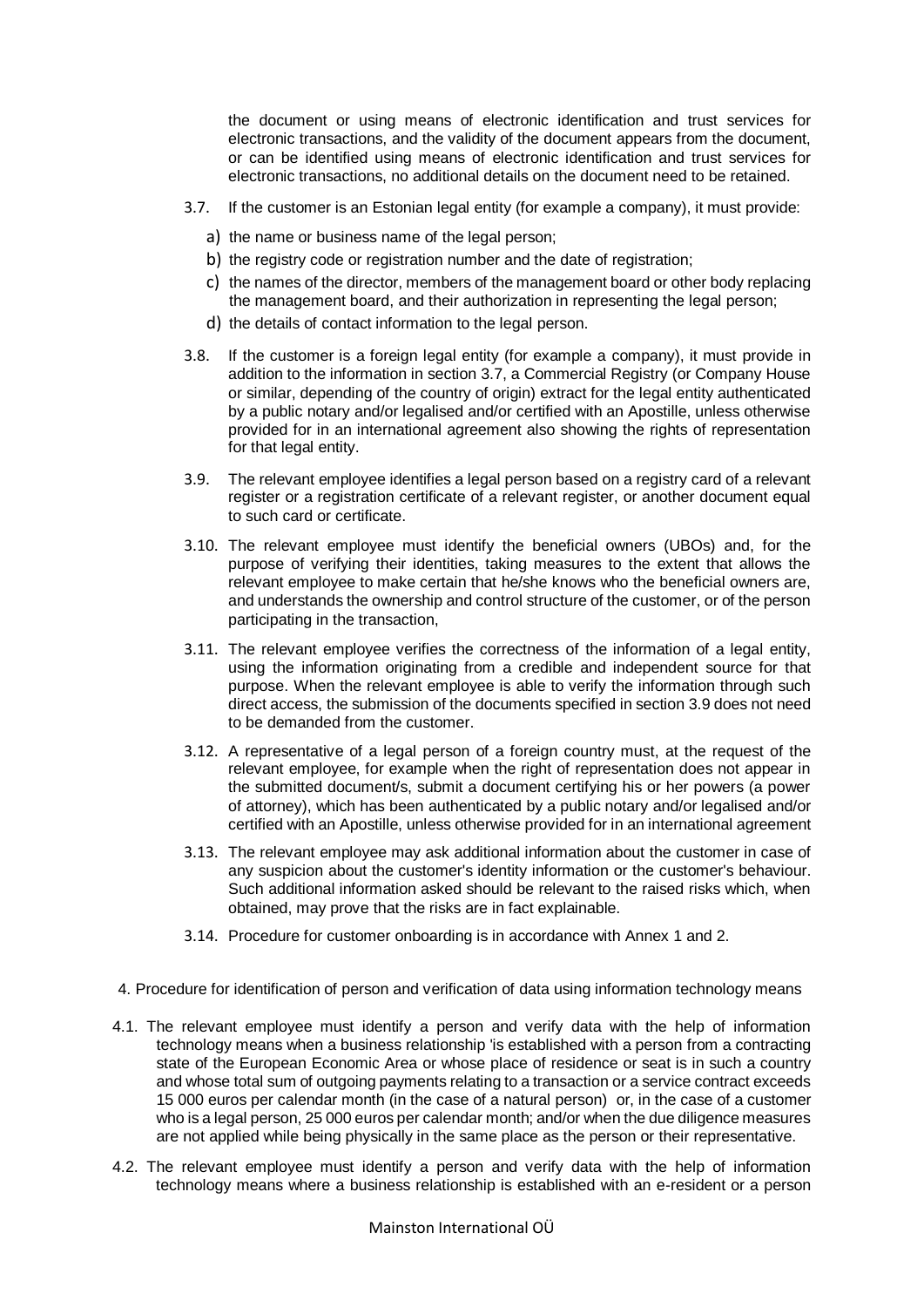from a country outside the European Economic Area or whose place of residence or seat is in such country and where the due diligence measures are not applied while being physically in the same place as the person or their representative.

- 4.3. When identifying and verifying customer's data with the help of information technology means, the relevant employee must comply with the technical requirements and procedure established by the regulation of the Ministry of Finance, which can be found <https://www.riigiteataja.ee/akt/104122020009?leiaKehtiv> . The requirements are further included in the following subsections after the table.
	- 4.4. Summary of different AML measures to be applied to a single customer:

| Different ML levels that may additionally apply to AML measures<br>a single customer    |                                                                                                                                                                                                                                                                                                                                                                                                                                                            |
|-----------------------------------------------------------------------------------------|------------------------------------------------------------------------------------------------------------------------------------------------------------------------------------------------------------------------------------------------------------------------------------------------------------------------------------------------------------------------------------------------------------------------------------------------------------|
| 1 <sup>st</sup><br>level<br>when<br>monetary<br>amount<br>any<br>onboarding a customer. | Clause 3.1 is the same as clause 3.2 a) but with<br>more detailed explanation. The AML due<br>diligence level (simplified, standard or enhanced)<br>will depend on the risk assessment for that<br>customer.<br>The AML check is done based on the documents<br>and information collected by Mainston.<br>Clause 4.2 determines that the verification has to<br>be done "with the help of ICT means" in case of<br>residents of a country outside the EEA. |
| $2nd$ level — over 15 000 euros money transfer per<br>year as occasional transactions   | Clause 3.2 d): When the customer's transactions<br>are over this limit, the customer must be verified<br>again to ensure that there is still no risk of money<br>laundering or financing of terrorism.<br>The AML check is done based on the documents<br>and information collected by Mainston. Only non-<br>EEA citizens need to be verified "with the help of<br>ICT means".                                                                            |

| 3 <sup>rd</sup> level — over 15 000 euros per month (25 000 Clause 4.1: requirement applicable to a person |                                                   |
|------------------------------------------------------------------------------------------------------------|---------------------------------------------------|
| euros per month if the customer is a legal entity). from a contracting state of the European               |                                                   |
|                                                                                                            | Economic Area when the monetary thresholds        |
|                                                                                                            | are passed, the verification has to be done "with |
|                                                                                                            | the help of ICT means" and not just with the      |
|                                                                                                            | documents collected from the customer.            |
|                                                                                                            |                                                   |

- 4.5. When Mainston identifies and verifies the customer's data with information technology means, Mainston uses a document intended for the customer's identification and comply with the following preconditions:
	- a) Use highly reliable technical means which consists of a working camera, microphone, the hardware and software required for digital identification and an internet connection of adequate quality;
	- b) Use information technology means that allow to compare biometric data. Biometric data includes facial image, fingerprint images, signature or image of signature and iris images;
	- c) Receive from the customer the confirmation that s/he has read the information about the use of information technology means and agree to the conditions of identification and verification of his/her identity with information technology means;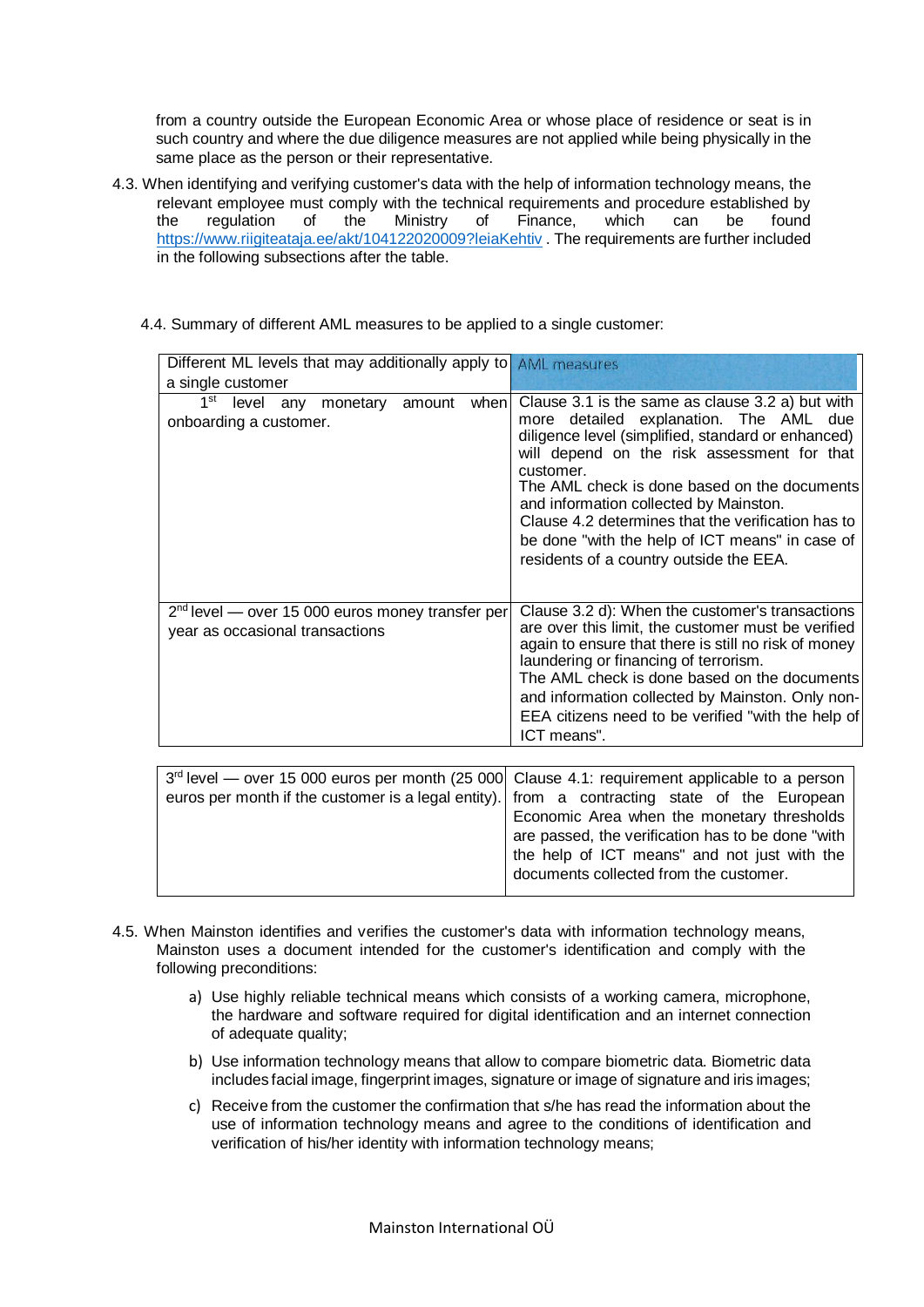- d) Receive confirmation from the customer that he/she carries out the identification and verification procedures using information technology means personally, that the data submitted is true and complete and that he/she meets the conditions established by Mainston for the establishment of the business relationship and the conclusion of occasional transactions;
- e) Receive agreement from the customer on the applicability of Estonian law;
- f) Request the person (if foreigner) to show in front of the camera the personal data page of the valid travel document issued by the foreign country.
- 4.6. The identification and verification of a customer using information technology means is unsuccessful if any of the following occur:
	- a) The person intentionally submitted data that does not correspond to the identification data entered in the identity documents database or does not coincide with the information or data obtained with other procedures;
	- b) The session expires or is interrupted during the process of identification and verification using information technology means. Session expires when the person has not completed any activity for 15 minutes;
	- c) The person has not given the confirmations identified in section 4.5;
	- d) The person refuses to comply with the instructions regarding framing the face and document while using the information technology means: The person's head and shoulders must be visible and framed, the face must be clear of shadows and uncovered, clearly distinguishable from the background and other objects, and recognisable;
	- e) The person uses the assistance of a third person without Mainston's permission;
	- f) There is suspicion of money laundering or terrorist financing.
- 4.7. The relevant employee prepares the client profile and the risk profile based on the identification and questionnaire (if applicable) and other accessible information and the systematised collection and analysis of data and clarification of facts. Additionally, the relevant employee must give an opinion of the results of the procedure for onboarding using the information technology means and make a proposal on the regime of monitoring business relationships to be applied to the person. The opinion of the relevant employee of the service provider is the basis on which the decision to establish a business relationship is made.
- 4.8. If identification and verification of a person is unsuccessful basing on aforementioned cases, then the service provider must submit a report to the FIU.
- 4.9. Mainston will not provide services and occasional transactions outside a business relationship.
- 4.10. Mainston will not conclude a contract or make a decision to open an anonymous account or anonymous virtual currency wallet.

4.11. Mainston sends an identification questionnaire to the natural or legal person that wishes to become a customer and whose overall risk score is medium or high. (Tier 3 questionnaire, check 5.8) Mainston can authorise that the person uses the assistance of another person to eliminate any technical problems when the identification questionnaire is carried out. The relevant employee of the service provider must assess the answers given in the identification questionnaire and record his or her opinion and the circumstances that are the basis thereof in the client profile and risk profile.

Mainston provides to the natural persons (individuals), having passed their Tier 1 and 2 successfully the online access to the Tier 3 (AML questionary).

4.12. In case the person is a natural person, the answers to the questionnaire must indicate the following data: (to be kept in mind that ID document and proof of address was asked before)

- a) Profession/ title;
- b) Customer's occupation; individual or business activity sectors (drop-down menu);
- c) Do you conduct business in other countries besides where you are registered for tax purposes (yes/no answer);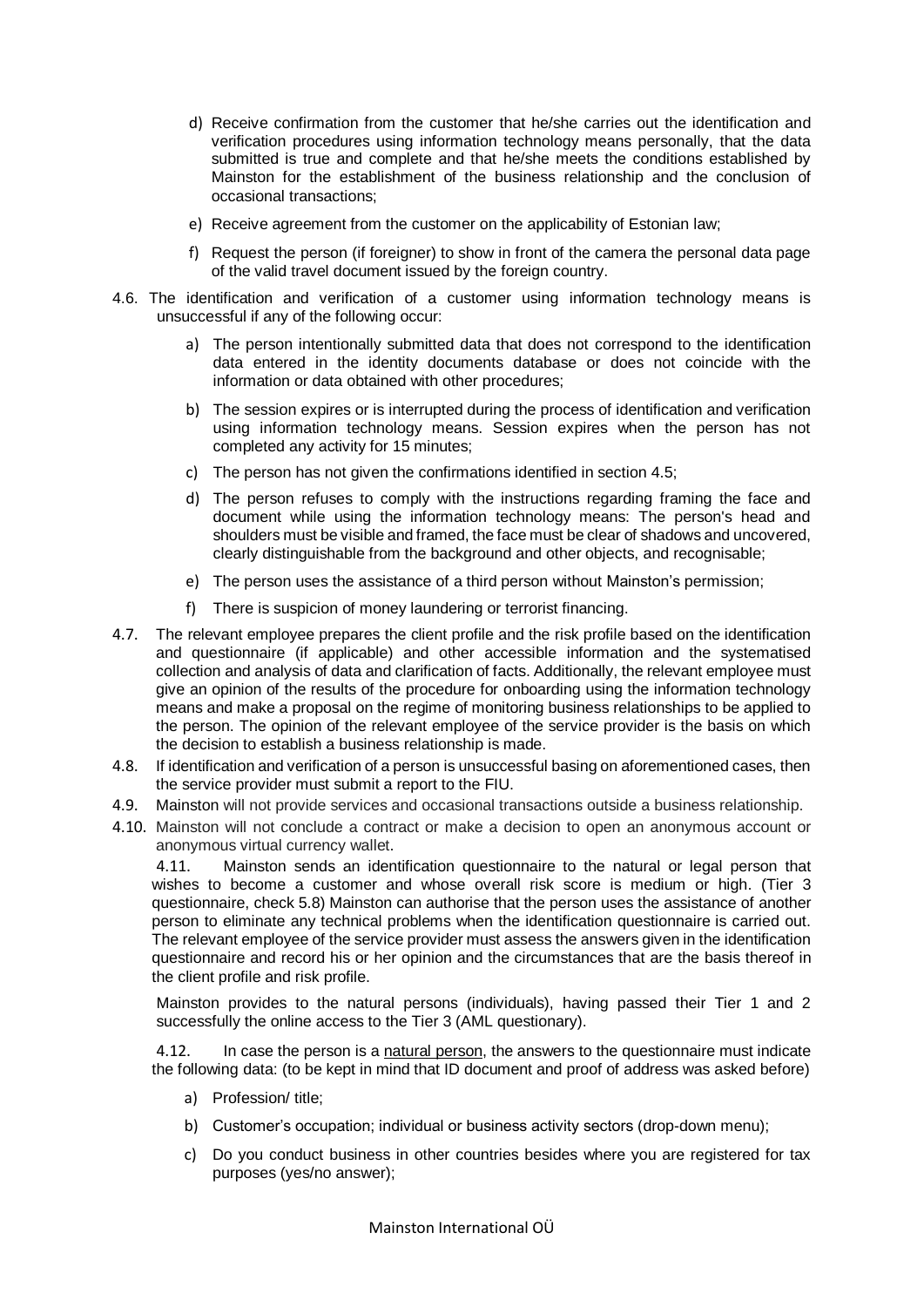- d) Purpose of a Mainston account opening (drop-down menu);
- e) Monthly planned turnover in EUR ;
- f) Source of funds in customer's account;
- g) Countries from which funds will be received or transferred;
- h) List of accounts in financial institutions (name of the bank and country);
- i) If customer or his/her family member or close associate is a PEP

4.13. The users (individuals) having successfully passed their Tier 3, get an online access to the Tier 4 questionary for legal entities. On this step the natural person can switch its account to legal (corporate).

4.14. In case the person is a legal entity the answers to the questionnaire must indicate the following data:

- a) Country of registration;
- b) Name and form of the company;
- c) Registration date;
- d) Registration number;
- e) VAT number ;
- f) Website;
- g) Link to the state companies registry portal or to a public source (e.g. Register or Commerce);
- h) Phone number;
- i) Contact email
- j) Certificate of incorporation or extract from the local Register or Commerce
- k) Memorandum and Articles of Association
- l) Registration address
- m) Business address
- n) Information about the director of the company (name, phone number, email, nationality, address, passport or ID card number and country of issuance
- o) Information about shareholders (list of UBOs and shareholders; list of directors; bank statement (all the documents cannot be older than 6 months)
- p) Other relevant documents

4.15. The relevant employee shall conduct an interview for identification and verification of a person's data during which the relevant employee asks partly structured questions, proceeding from the results of the questionnaire. The relevant employee must carry on the mandatory interview for the establishment of a business relationship in real time. Mainston can authorise that the person uses the assistance of another person to eliminate any technical problems when the identification questionnaire is carried out. The relevant employee must assess the person's reaction during the interview, the reliability of the information and data provided by the person with the data obtained through other procedures and record his/her opinion and the circumstances that are the basis for the person profile and risk profile, which must be reproducible in writing.

4.16. Mainston has to allow for digital identification of a person and digital signing.

4.17. Mainston must ensure that when video is used (e.g. the real time interview from 4.9), the transmission of clear, recordable and reproducible synchronised sound and image, which is sufficient to understand the transmitted content unambiguously and reliably, is guaranteed. The video has to be recorded in a way that allows for it to be reproduced with a quality equal to the initial transmission.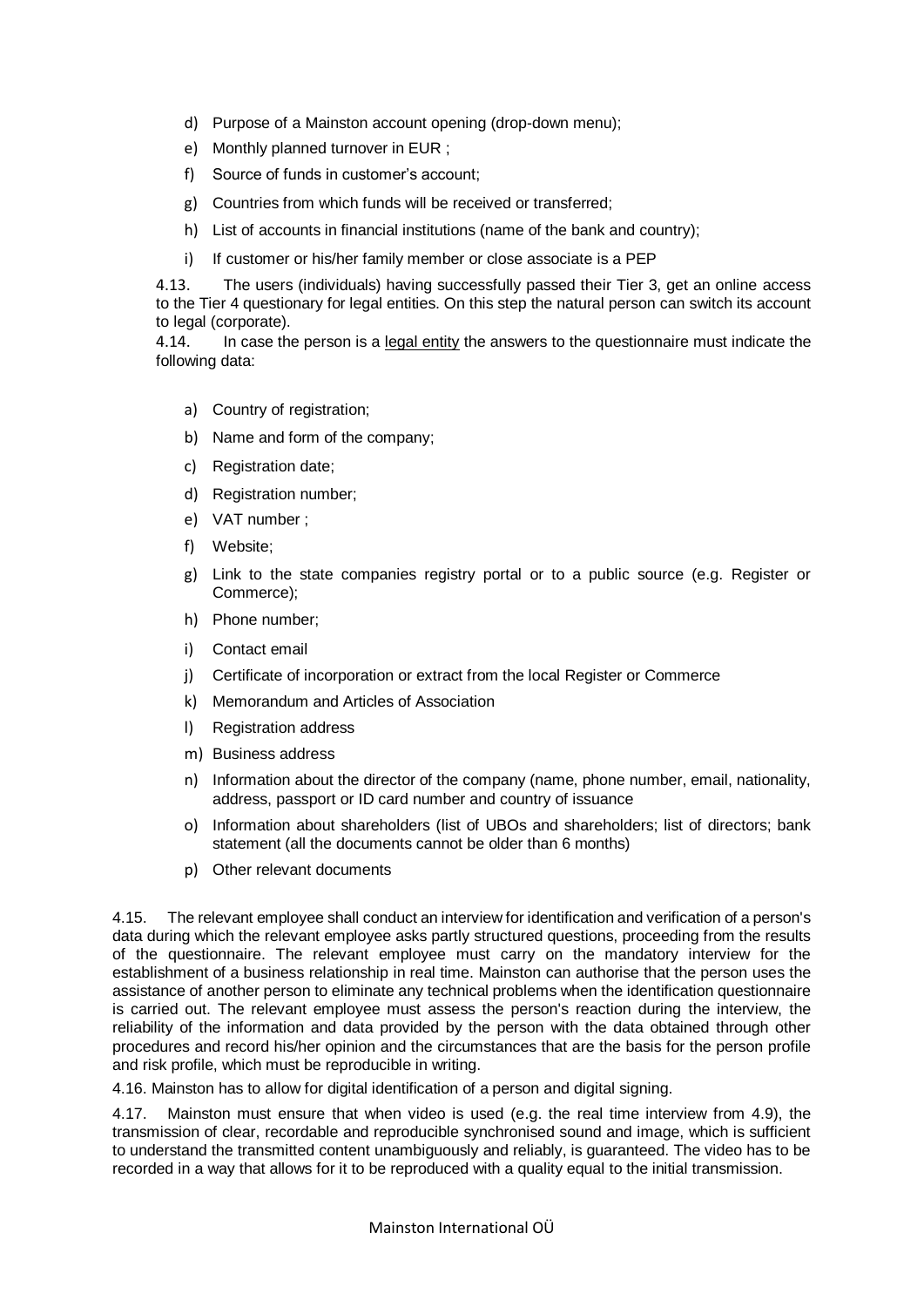4.18. The data collected from the questionnaire, identification of a person, unsuccessful identification of a person, and mandatory real time interview must be recorded with the following requirements:

- a) contain a time stamp, which must be tied to the data concerning it in such a manner that any later changes in data, the person who made the changes, and the time, manner and reason thereof can be identified;
- b) contain the person's IP address;
- c) contain the personal identification code of the person to be identified;
- d) contain the birth date and place and country of residence (if there is no personal identification code);
- e) be reproducible within five years of the end of the business relationship.

4.19. Inspection of the performance of the identification of person and verification of data using information technology means is done by the Compliance Officer according to section 16 of these Rules of Procedure.

- <span id="page-10-0"></span>4.20. Procedure for customer identification and verification is in accordance with Annex 1 and 2.
	- 5. Customer Due Diligence, Simplified Die Diligence and Enhanced Due Diligence Procedure
- 5.1. Mainston is using service providers mentioned in Risk Assessment document section 3.5. in order to carry out customer identification and verification.
- 5.2. Based on the criterias, customers will be divided into 3 categories: low, medium and high.
- 5.3. Mainston applies customer simplified due diligence (SDD) if a factor characterizing lower risk has been established and at least the following criteria are met:
	- a) a long-term contract has been concluded with the customer in writing, electronically or in a form reproducible in writing;
	- b) payments accrue to the obliged entity in the framework of the business relationship only via an account held in a credit institution or the branch of a foreign credit institution registered in the Estonian commercial register or in a credit institution established or having its place of business in a contracting state of the European Economic Area or in a country that applies requirements equal to those of Directive (EIJ) 2015/849 of the European Parliament and of the Council;
	- c) the total value of incoming and outgoing payments in transactions made in the framework of the business relationship does not exceed 15 000 euros a year.
- 5.4. Before the application of simplified due diligence measures, factors referring to a lower risk are taken into account and the obliged entity determines whether these factors will be implemented on the whole, in part or as separate grounds.
- 5.5. Upon assessment of factors referring to a lower risk, the following is deemed a situation reducing risks relating to the customer type:

a) the customer is a company listed on a regulated market, which is subject to disclosure obligations that establish requirements for ensuring sufficient transparency regarding the beneficial owner;

b) the customer is a legal person governed by public law established in Estonia;

c) the customer is a governmental authority or another authority performing public functions in Estonia or a contracting state of the European Economic Area;

d) the customer is an institution of the European Union;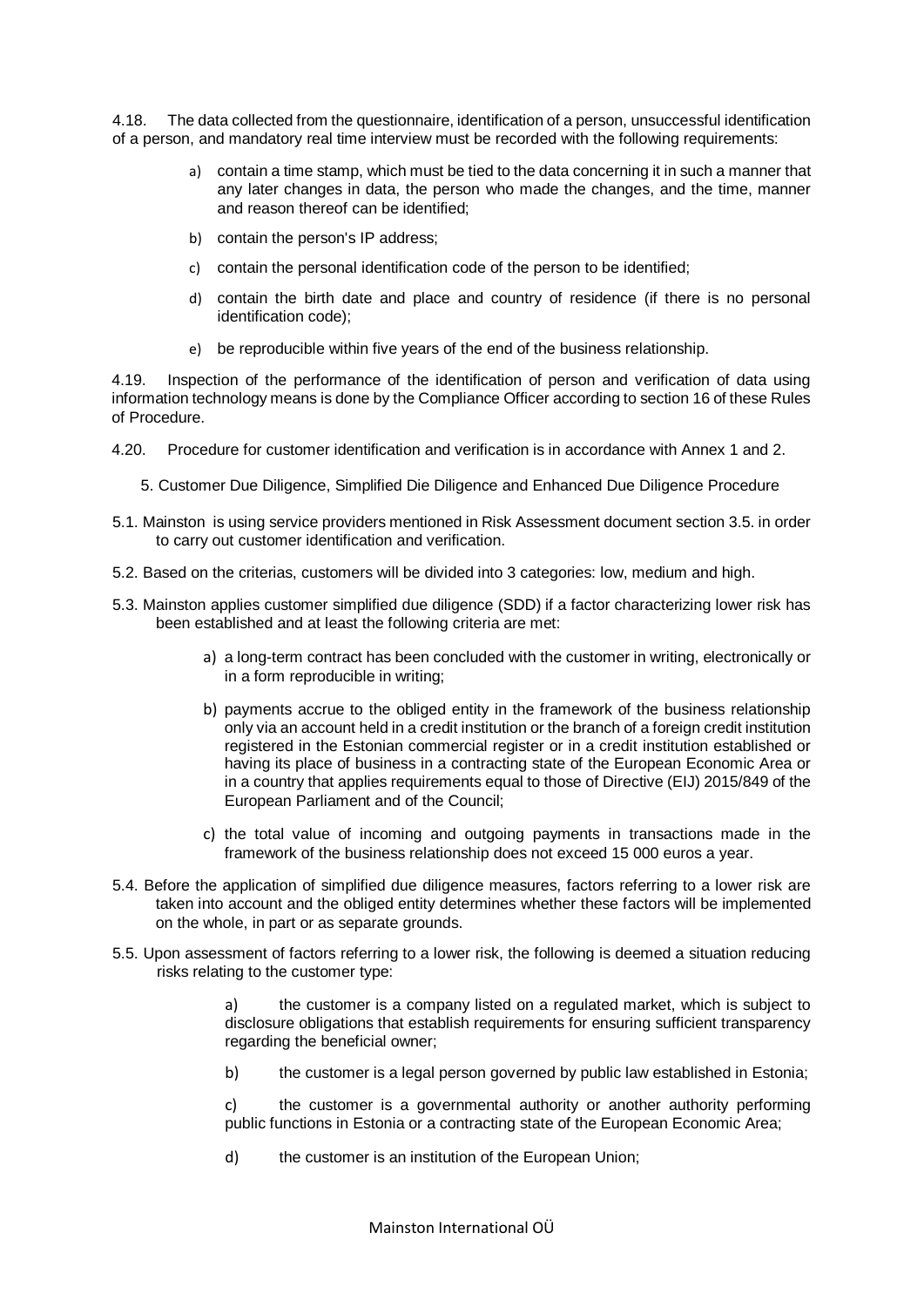e) the customer is a credit institution or financial institution acting on its own behalf or a credit institution or financial institution located in a contracting state of the European Economic Area or a third country, which in its country of location is subject to requirements equal to those established in Directive (EU) 2015/849 of the European Parliament and of the Council and subject to state supervision;

f) a person who is a resident of a country or geographic area having the characteristics specified in section 5.6.

- 5.6. Upon assessment of factors referring to a lower risk, at least the following situations where the customer is from or the customer's place of residence or seat is in, may be deemed a factor reducing geographic risks:
	- a) a contracting state of the European Economic Area;
	- b) a third country that has effective AML/CFT systems;
	- c) a third country where, according to credible sources, the level of corruption and other criminal activity is low;
	- d) a third country where, according to credible sources such as mutual evaluations, reports or published follow-up reports, AML/CFT requirements that are in accordance with the updated recommendations of the FATF, and where the requirements are effectively implemented.
- 5.7. Mainston is implementing a 4 tier based identification procedure.

5.8.

| Tier 1 | ID document, selfie                |
|--------|------------------------------------|
| Tier 2 | Proof of residency                 |
| Tier 3 | Questionnaire                      |
| Tier 4 | Questionnaire (for legal entities) |

5.9. In order to become a Mainston customer, at least Tiers 1 and 2 need to be completed.

5.10.

| Risk category | Criteria                                                                                                                                                                                                        | Diligence<br>Due<br>measures applied | Diligence<br><b>Due</b><br>measures applied                                                                                                 |
|---------------|-----------------------------------------------------------------------------------------------------------------------------------------------------------------------------------------------------------------|--------------------------------------|---------------------------------------------------------------------------------------------------------------------------------------------|
| <b>LOW</b>    | Customer<br>within EEA<br>Annual<br>$\bullet$<br>transactions<br>below 15 000<br><b>EUR</b><br>Tier<br>$1 - 2$<br>$\bullet$<br>completed<br><b>CLEAR</b><br>with<br>with<br><b>both</b><br>service<br>providers | <b>SDD</b>                           | Customer<br>uploads<br>ID<br>document<br>Customer<br>$\bullet$<br>makes a selfie<br>Customer<br>$\bullet$<br>provides proof<br>of residency |
| <b>MEDIUM</b> | Customer<br>outside EEA                                                                                                                                                                                         | <b>CDD</b>                           | 3<br>Tier<br>questionnaire                                                                                                                  |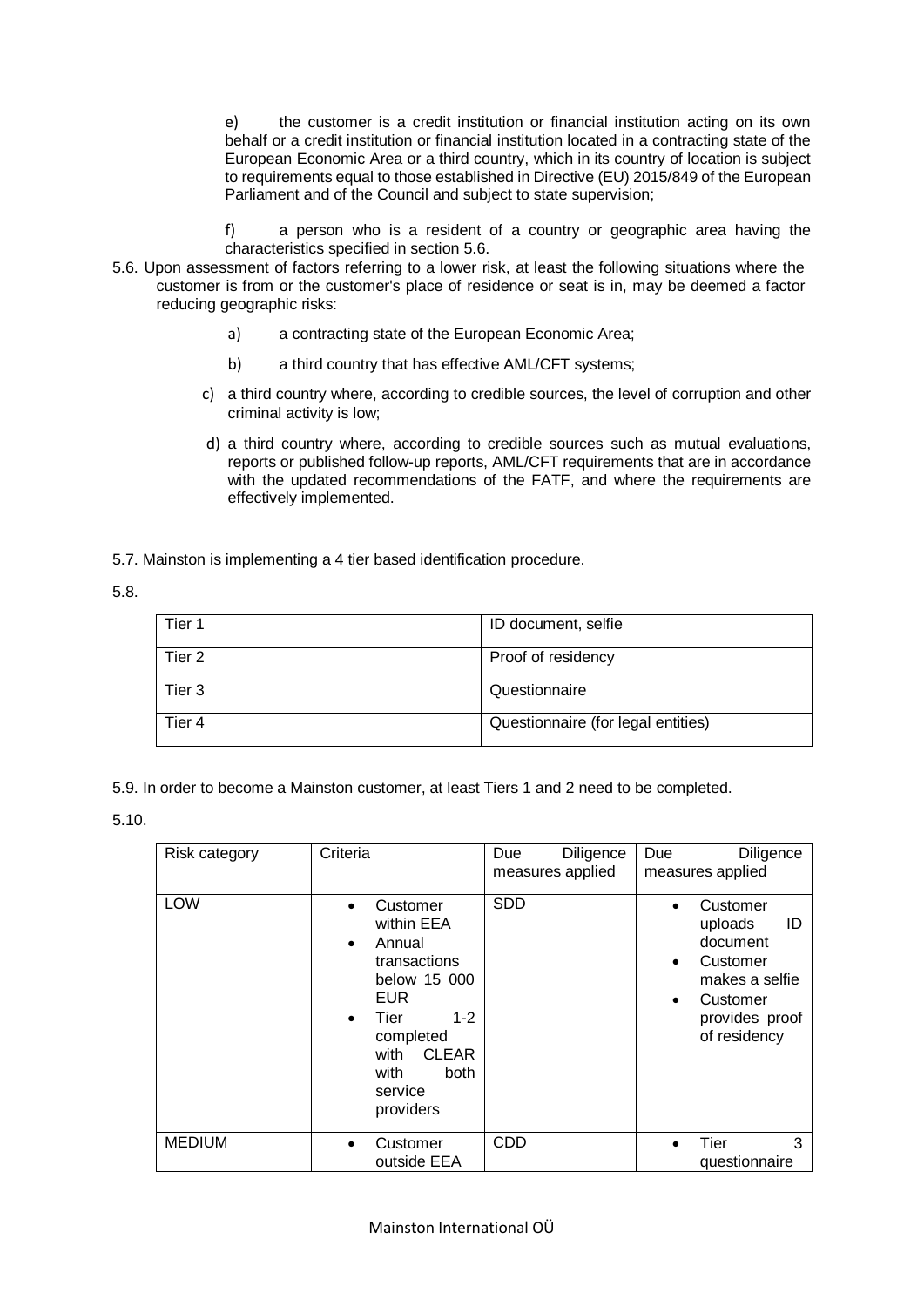|                   | Annual<br>$\bullet$<br>transactions<br>over 15 000<br><b>EUR</b><br>Countries<br>from which the<br>funds<br>are<br>received<br>are<br>outside EEA<br>Tier<br>$1 - 2$<br>completed<br>with<br><b>SUSPICIOS</b><br>with one of the<br>service<br>providers                                                                                                                                                                                                                                                                                                                     |            | Manual check<br>$\bullet$<br>2 <sub>nd</sub><br>done<br>by<br>line employee                                                                                                                                                                                                                                                           |
|-------------------|------------------------------------------------------------------------------------------------------------------------------------------------------------------------------------------------------------------------------------------------------------------------------------------------------------------------------------------------------------------------------------------------------------------------------------------------------------------------------------------------------------------------------------------------------------------------------|------------|---------------------------------------------------------------------------------------------------------------------------------------------------------------------------------------------------------------------------------------------------------------------------------------------------------------------------------------|
| <b>HIGH</b>       | Customer<br>$\bullet$<br>from a high-<br>risk 3 <sup>rd</sup> country<br>Annual<br>transactions<br>over 200 000<br><b>EUR</b><br>After filling out<br>٠<br>questionnaire,<br>not easy<br>to<br>establish<br>Source<br>οf<br>Wealth<br>and<br>Source<br>of<br>Funds of the<br>customer<br>After filling out<br>$\bullet$<br>questionnaire,<br>not easy<br>to<br>establish<br>Ωf<br>purpose<br>opening<br>Mainston<br>account<br>Adverse<br>media<br>matches<br><b>Tier</b><br>$1 - 2$<br>completed<br>with<br><b>SUSPICIOS</b><br>with both of<br>the<br>service<br>providers | <b>EDD</b> | Tier<br>3<br>$\bullet$<br>questionnaire+<br>additional<br>questions<br>asked<br>from<br>customer<br>Manual<br>٠<br>checks<br>done<br>2 <sup>nd</sup><br>by<br>line<br>employee,<br>reports made<br>to CO<br>Approval<br>for<br>٠<br>onboarding by<br>CO<br>Proof<br>οf<br>٠<br>residency<br>required<br>at<br>least every 6<br>months |
| <b>PROHIBITED</b> | Customer<br>$\bullet$<br>resides in<br>a<br>country<br>mentioned in<br><b>Risk</b>                                                                                                                                                                                                                                                                                                                                                                                                                                                                                           | n/a        | will<br>Account<br>$\bullet$<br>not be opened<br>CO<br>makes<br>report to FIU if<br>applicable                                                                                                                                                                                                                                        |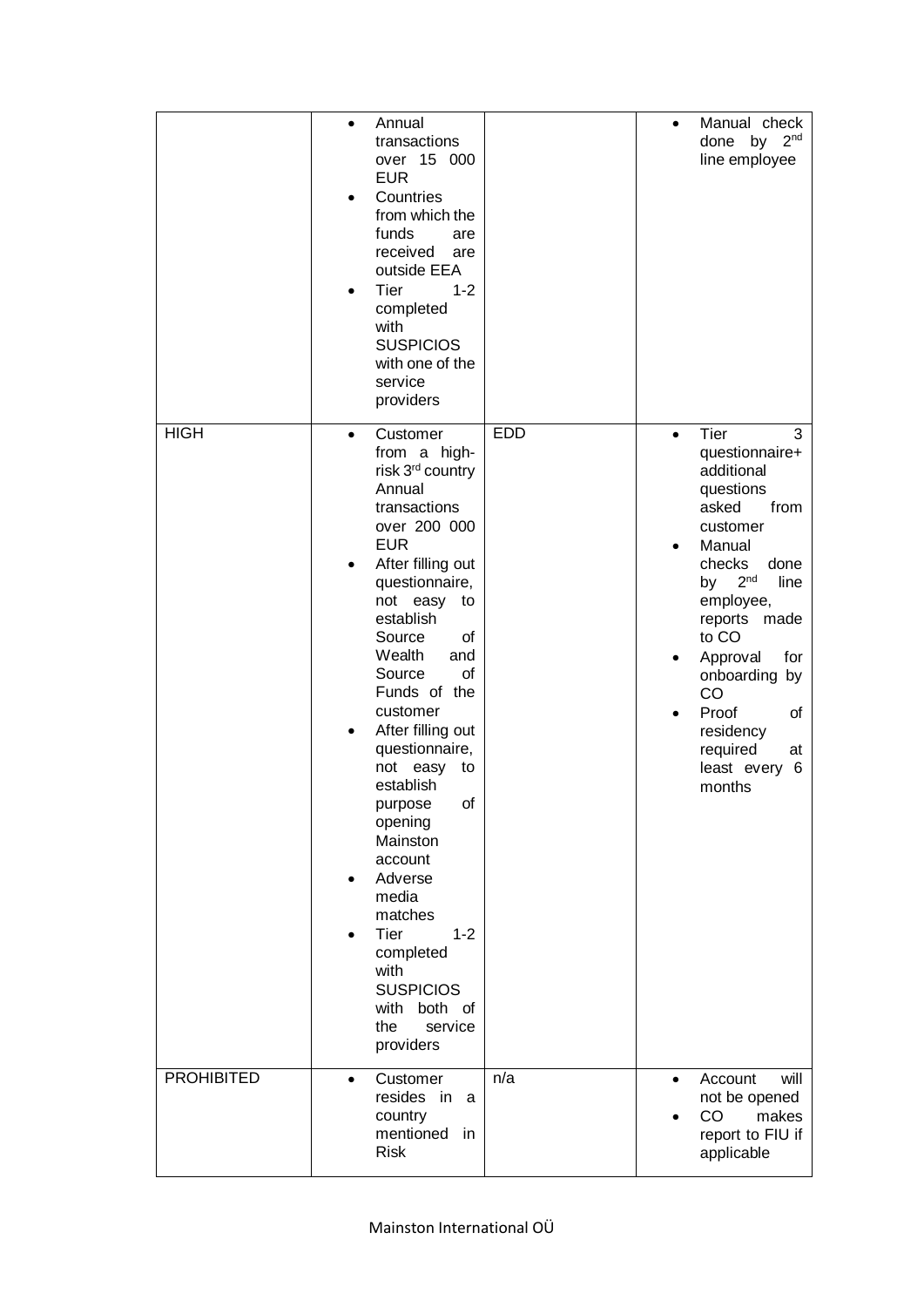| Assessment<br>7.4.<br>Customer<br>is<br>$\bullet$<br><b>PEP</b><br>Customer<br>is<br>$\bullet$<br>sanctioned<br>Actual<br>$\bullet$<br>adverse<br>media<br>matches<br>Customer's<br>$\bullet$<br>economic<br>activity<br>has<br>characteristics<br>pointing<br>to<br>Money<br>Laundering or<br>Terrorist<br>Financing. |  |
|------------------------------------------------------------------------------------------------------------------------------------------------------------------------------------------------------------------------------------------------------------------------------------------------------------------------|--|
|------------------------------------------------------------------------------------------------------------------------------------------------------------------------------------------------------------------------------------------------------------------------------------------------------------------------|--|

5.11. Risk score is calculated based on the "highest applies" concept. If there are several characteristics of the category "Low" present, or if, in addition to the characteristics of "Low", at least one of the characteristics of "Medium" is present, the Client shall be determined to fall into the category "Medium".

- 5.12. The relevant employee must identify what the risks are in every particular case and undertake all appropriate measures to mitigate those risks. Depending on the case, the relevant employee may apply one on several of the following due diligence measures:
- 1) verification of information additionally submitted upon identification of the person based on additional documents, data or information originating from a credible and independent source;
- 2) gathering additional Information on the purpose and nature of the business relationship, transaction or operation and verifying the submitted information based on additional documents, data or information that originates from a reliable and independent source
- 3) gathering additional information and documents regarding the actual execution of transactions made in the business relationship in order to rule out the extensibility of the transactions;
- 4) gathering additional information and documents for the purpose of identifying the source and origin of the funds used in a transaction made in the business relationship in order to rule out the extensibility of the transactions;
- 5) making of the first payment related to a transaction via an account that has been opened in the name of the customer participating in the transaction in a credit institution registered or having its place of business in the European Economic Area or in a country where requirements equal to those of Directive (EU) 2015/849 of the European Parliament and of the Council are in force.
- 6) Upon application of enhanced due diligence measures, the company must apply the monitoring of a business relationship more frequently than usually, including reassess the customer's risk profile not later than six months after the establishment of the business relationship.

#### 6. Collecting data and record-keeping

- <span id="page-13-0"></span>6.1. Mainston is obliged to retain all records about our customer and our customers' behaviour in such a way that it can always be presented to inspectors checking the recorded transactions,
- 6.2. The relevant employee shall put his or her name and, if the document is in a paper format, his or her signature at the end of each entry.
- 6.3. The Compliance Officer is responsible for keeping all relevant data.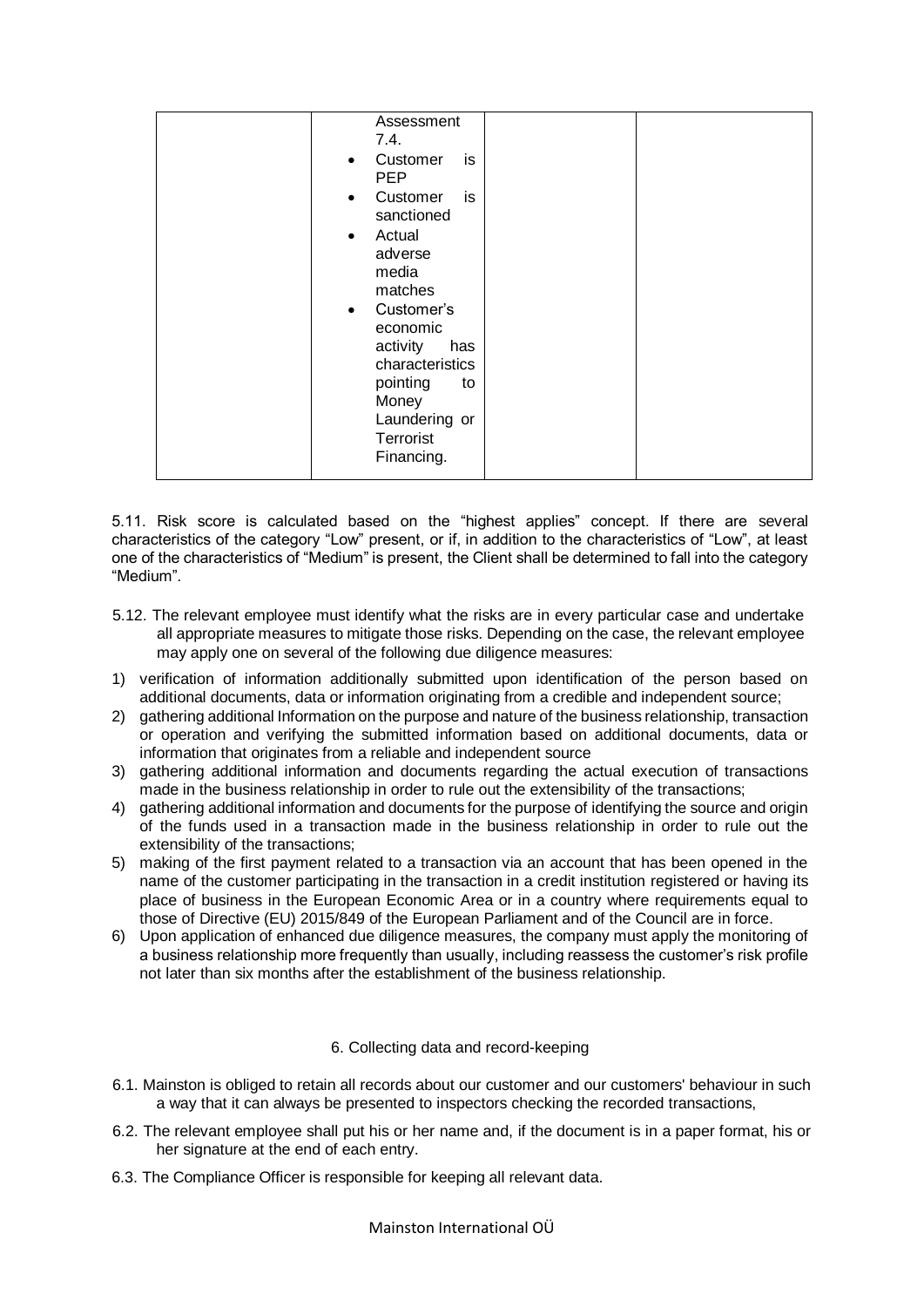- 6.4. The relevant data includes:
	- a) information about the circumstances of refusal of the establishment of a business relationship or the completing an occasional transaction;
	- b) information if it is impossible to take the due diligence measures using information technology means;
	- c) originals or copies of the documents that serve as a basis for the establishment of identity and verification of the submitted information;
	- d) the transaction date or period and a description of the substance of the transaction;
	- e) the list of payment accounts kept in the name of the Company, along with each payment account's unique feature and the account manager's name.
	- f) information serving as the basis for the duty to report to FIU
- 6.5. The personal data of a customer, customer's transactions and other relevant information must be stored for no less than 5 years after termination of the business relationship.
- 6.6. Data of importance for prevention, detection or investigation of money laundering or terrorist financing may be retained for a longer period, but not for more than five years after the expiry of the first time limit.
- 6.7. When performing a transaction of exchange, Mainston collects the following particulars: a) for a natural person – the person's name, unique identifier of the transaction, identifier of the payment account or virtual currency wallet, the title and number of the identity document and personal identification code or date and place of birth and residential address; b) for a legal person – the person's name, unique identifier of the transaction, identifier of the payment account or virtual currency wallet, the person's registry code or, where it does not have one, the relevant identifier in the country of its seat (a combination of numbers or letters equivalent to a registration number), and the address of the seat.
- 6.8. If a customer fails to submit all necessary documents and relevant information, or, if on the basis of the documents provided the relevant employee has a suspicion that money laundering or terrorist financing might be involved, the relevant employee shall not make a transaction with that customer and shall immediately inform the Compliance Officer and record as many customer details as possible that will later help to identify the customer.

#### 7. Risk based approach

- <span id="page-14-0"></span>7.1. The relevant employee analysing the customer and his/her behaviour should undertake investigative efforts that are proportional to the risk and complexity of the case and collect evidence using observations gathered in the case.
- 7.2. If the relevant employee identifies any additional risks, they will need to conduct investigative research to understand these risks in the context of the case.
- 7.3. Additional evidence will be needed to support the review and understanding if additional risks are identified.
- 7.4. The following questions may help to determine whether a transaction is suspicious or whether there is a risk of money laundering or terrorist financing:
	- a) Is it inconsistent with the customer's known activities?

b) Is the size of the transaction inconsistent with the normal activities of the customer as determined at the initial identification stage?

c) Are there any other transactions linked to the transaction in question of which our Mainston is aware of and which could be designed to disguise money and divert it into other forms of other destinations or beneficiaries?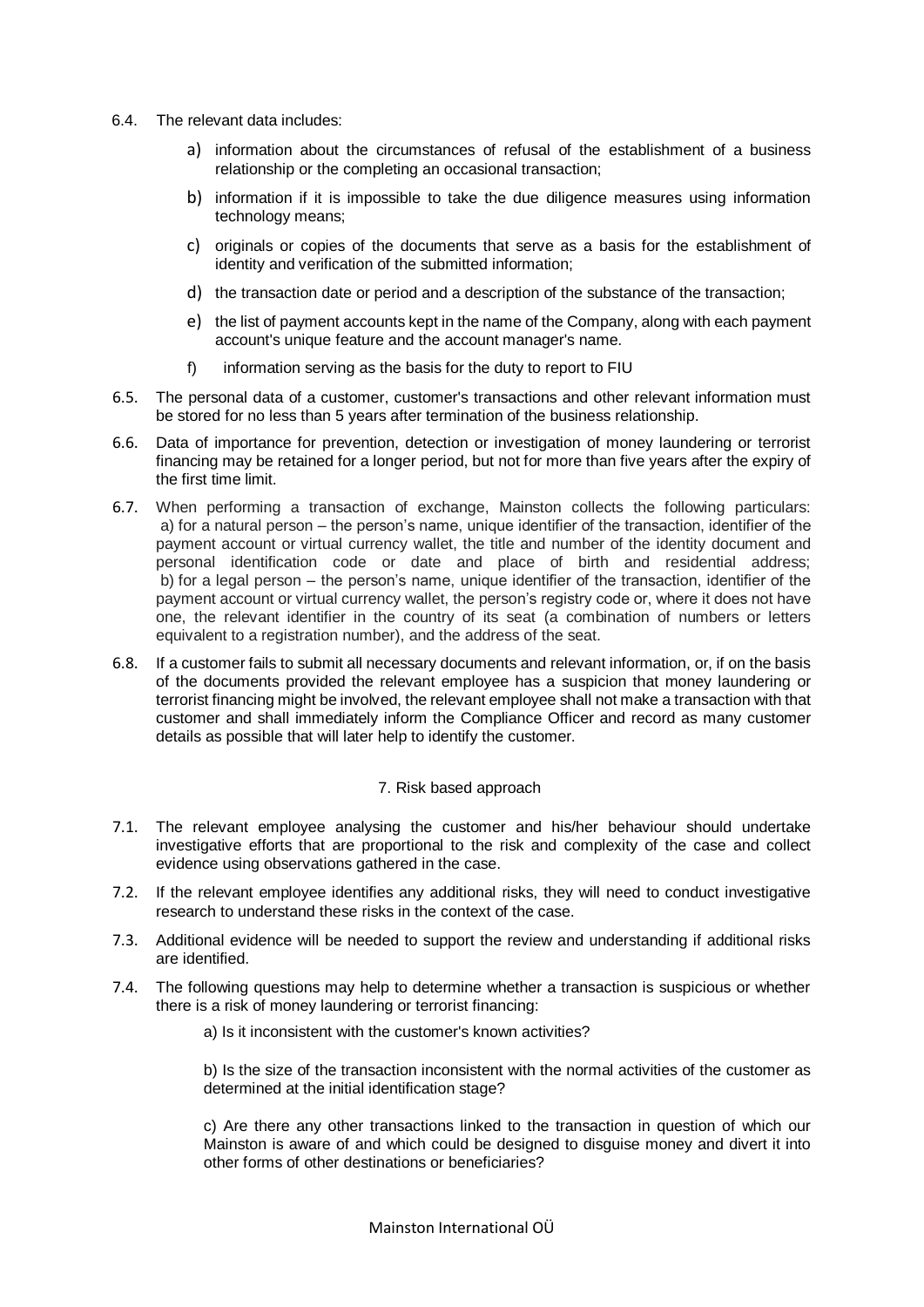- d) Is the transaction rational for the customer?
- e) Has the customer's pattern of the transactions changed?

f) Is the customer's proposed method of payment unusual in the context of the services provided by Mainston?

7.5. Determination of risks of money laundering and terrorism financing is in accordance with Mainston's Risk Assessment document.

- 8. Interaction with the customer in case of ML or TF
- <span id="page-15-0"></span>8.1. The relevant employee may contact the customer to clarify the information given or ask for additional information, which is needed for the customer identification, or to address the risks identified.
- In order to screen out suspicious or unusual transactions and the purpose and actual substance of a transaction, the Representative shall take the following actions:
	- a) if necessary, ask the Client to provide (additional) information about the professional or economic activities;
	- b) if necessary, ask the Client explanations about the reasons for the transaction and, if necessary, documents evidencing the origin of the assets and/or source of wealth;
- 8.2. The relevant employee should not request unnecessary or irrelevant information. A request for additional information must be related to the risks of the case, and after receiving the customer's response, the relevant employee may close or report the case to the Compliance Officer. If the risk of money laundering or terrorist financing remains, the relevant employee shall report the case to the Compliance Officer without asking additional information from the customer.
- 8.3. The relevant employee shall never express themselves using words that give a reason for the customer to understand that his/her activity is suspicious and may be a subject for further report to the Compliance Officer.
	- 9. Monitoring the business relationship
- <span id="page-15-1"></span>9.1. A transaction monitoring shall be initiated based on a behaviour trigger of the customer or manually by the relevant employee or by the Compliance Officer. A relevant employee must investigate every initiated case.
- 9.2. The relevant employee cannot be working on a case if the customer in question is a close person to that relevant employee, or a customer that is in any other way connected with that relevant employee.
- 9.3. The relevant employee should determine what the risks of the case are. Each risk should be addressed and documented.
- 9.4. The relevant employee must conduct a pre-research and check whether the customer was checked previously and what were the concerns earlier.
- 9.5 The relevant employee must conduct customer research to determine the customer's profile and identify the source and origin of the funds used in a transaction.
- 9.6. The relevant employee must conduct an activity research of the customer and determine whether it is in line with the customer profile or if the behaviour seems suspicious. Activity research includes all observations about the customer's behaviour and any red flags in the activity.
- 9.7.The relevant employee must conduct research on all the counterparties if it is applicable in the case.
- 9.8. The case review may vary on the evidence needed to be collected about the customer and his/her activity. The relevant employee should use a risk-based approach to address the risks proportionally.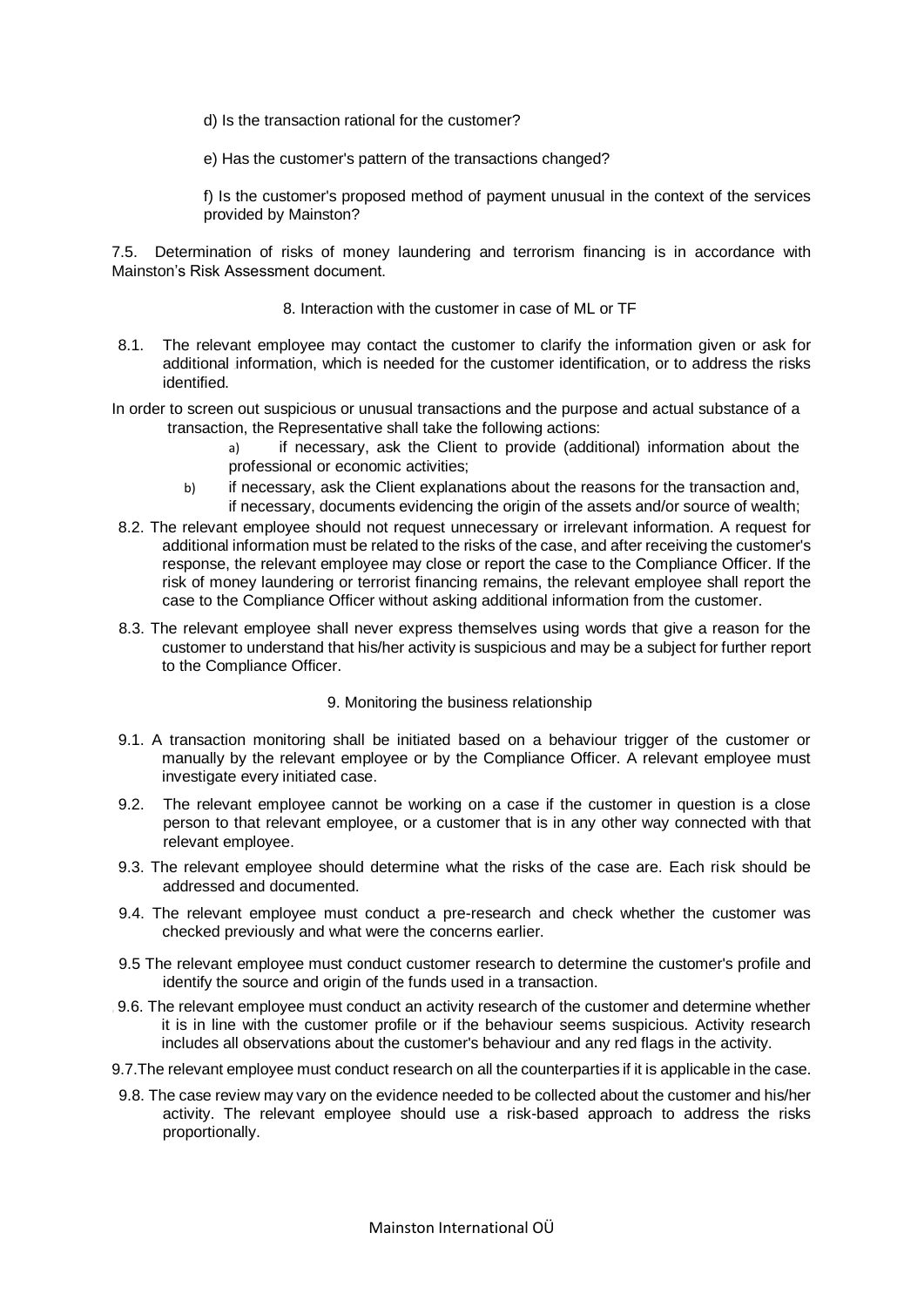- 9.9. The relevant employee must document all the findings about the customer and customer's behaviour which support the decision of the relevant employee about closing or reporting the case to the Compliance Officer.
- 9.10. The purpose of the continuous due diligence measures is to ensure the ongoing monitoring of customers and transactions. Ongoing monitoring of the Business Relationship includes:

a) checking of transactions made in a business relationship to ensure that the transactions being conducted are consistent with the knowledge of the customer, the business and risk profile of the

customer

b) regular updating of relevant documents, data or information

gathered in the course of application of due diligence measures

c) identifying the source and origin of the funds used in a transaction

d) Paying particular attention to transactions and the customer's conduct, leading to criminal activity or money laundering or terrorist financing, and clarifying the nature, reasons and background of transactions

e) paying more attention to the business relationship or transaction whereby the customer is from a high-risk third country

- <span id="page-16-0"></span>10. Understanding risk profile of a customer and risks relating to new and existing technologies
- 10.1. During the monitoring of the business relationship, the relevant employee must collect enough evidence to mitigate the risks alerted. For this reason, the relevant employee should research and use the following information:
	- a) Source of wealth or the source of fund of the transaction (employment status, role or title in a company, employer, approximate salary, additional source of income, industry type etc);
	- b) The customer's age;
	- c) Location of the customer and the customer's counterparties;
	- d) The history of the customer's transactions;
	- e) The type of transactions;
	- f) Any negative information associated with the customer;
	- g) Any factors that cause the customer to be considered a high risk;
	- h) The relationship between the customer and the customer's counterparties;
	- i) The relationship between the customer and customer's place of residence.
	- j) Other information which helps to understand the customer, the customer's activity and its counterparties.
- 10.2. The relevant employee shall always be aware that new, existing and emerging technologies may give the customer a possibility to hide his or her real identity or to make a fraud. Therefore, the relevant employee shall assess the risk of new and emerging technologies and address them within the process of onboarding the client and within the transaction monitoring,
- 10.3. The relevant employee shall also collect information about the devices the customer uses and their location and add this to the customer KYC file.
- 10.4, The relevant employee shall also use proxy piercing to identify whether the user is attempting to hide their location and add this to the customer KYC file,
- 10.5. The relevant employee shall record every virtual currency wallet address that is either used to deposit into or withdraw from the system. They shall all be added into the same virtual currency addresses cluster.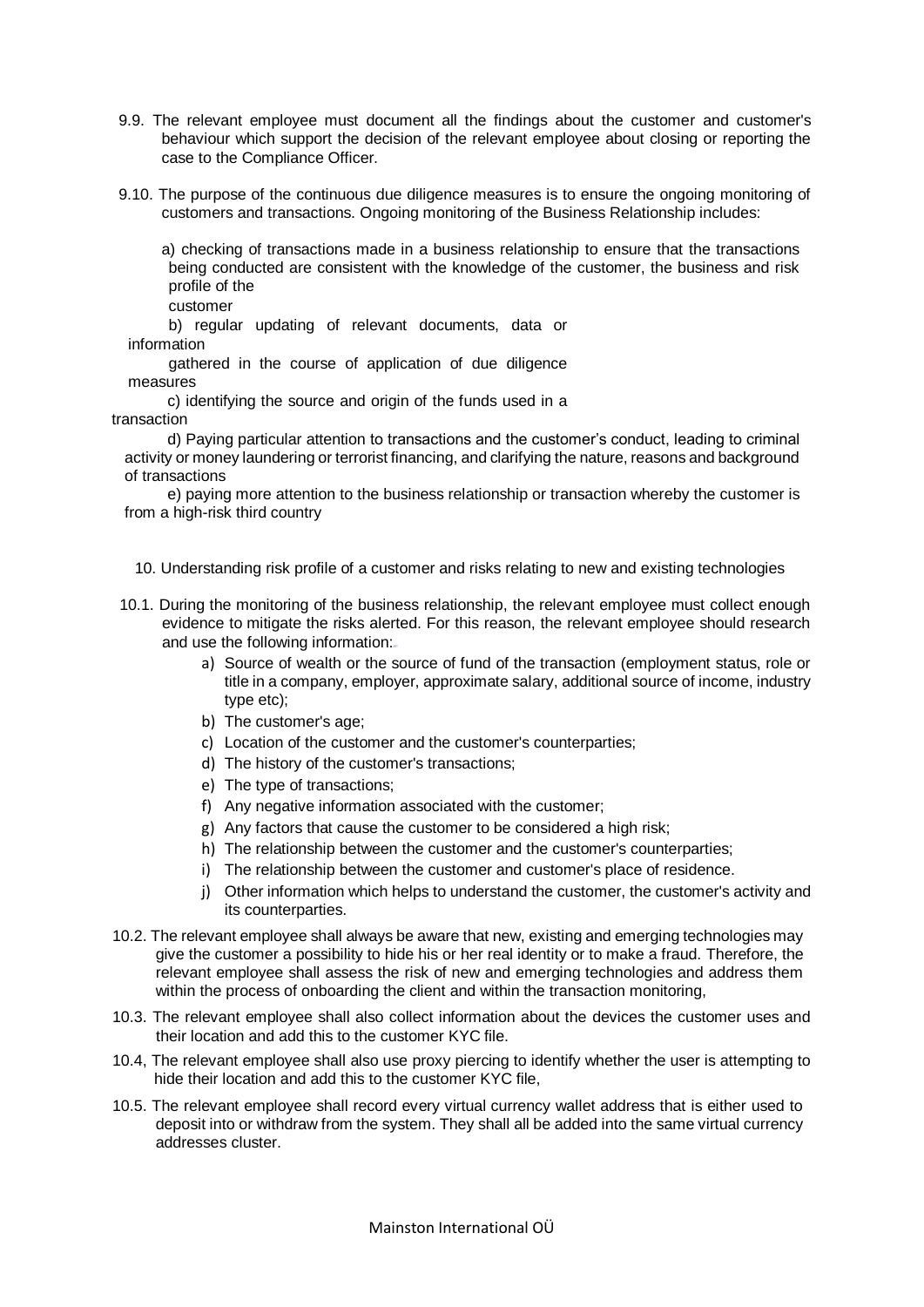#### 11. Decision-making

- <span id="page-17-0"></span>11.1. After each case review, the relevant employee will make a final decision about whether to report the case to the Compliance Officer or close the case, based on the evidence collected for the case, and provide a final conclusion that supports the decision made.
- 11.2. While making a final decision, the relevant employee should:
	- a) Finish the research about the customer, the customer's behaviour and the customer's counterparties;
	- b) Understand the evidence collected and look for indications of unusual activities;
	- c) Consider each piece of evidence on its own and consider all evidence at the same time;
	- d) If two pieces of evidence contradict each other, look at them together;
	- e) Identify which pieces of evidence have the greatest impact on your analysis;
	- f) Identify each piece of evidence that has the least impact on your analysis; g) Determine which theory is most strongly supported by the evidence.

#### 12. Risk appetite and PEP requirements

- <span id="page-17-1"></span>12.1. The risk appetite is determined by Mainston according to the principles of proportionality and reasonableness and observing the context presented by the following risks:
	- a) the risks associated with the products and services offered, their volumes and complexity, including in different jurisdictions;
	- b) the risks of the customers consuming the products and services and the structure of the customer portfolio;
	- c) the risks of sales channels, incl. risks associated with outsourcing;
	- d) geographic risks, including presence in other countries or provision of services to cross-border customers from distance.
- 12.2. Mainston's management board has determined that business relationships can be established with persons from a country outside the European Economic Area or with e-residents.
- 12.3. The relevant employee shall check whether the customer or the beneficial owner is a politically exposed person (PEP), a family member of a PEP or a person known to be a close associate with a PEP.
- 12.4. The relevant employee shall refuse to onboard the customer or, if an account is already opened, block the account and report to the Compliance Officer in case the relevant employee finds out that:
	- a) the customer is accessing the service from a high-risk country which as per Mainston Risk Assessment section 7.4 is a prohibited country;
	- b) the customer is under sanctions in the European Union or United Nations; c)the customer is known to be accused with money laundering or terrorist financing; d) the customer is PEP, a family member of a PEP or a person known to be a close associate with PEP

#### 13. International sanctions

- <span id="page-17-2"></span>13.1. The relevant employee shall check every customer on being subject to international sanctions. The check needs to be done during onboarding process and on a regular basis afterwards. If the relevant employee has doubts about the matching results and the customer in question, the relevant employee needs to consult with the Compliance Officer.
- 13.2. Upon instructions from the Compliance Officer, the relevant employee needs to request additional Information from the customer to match the results.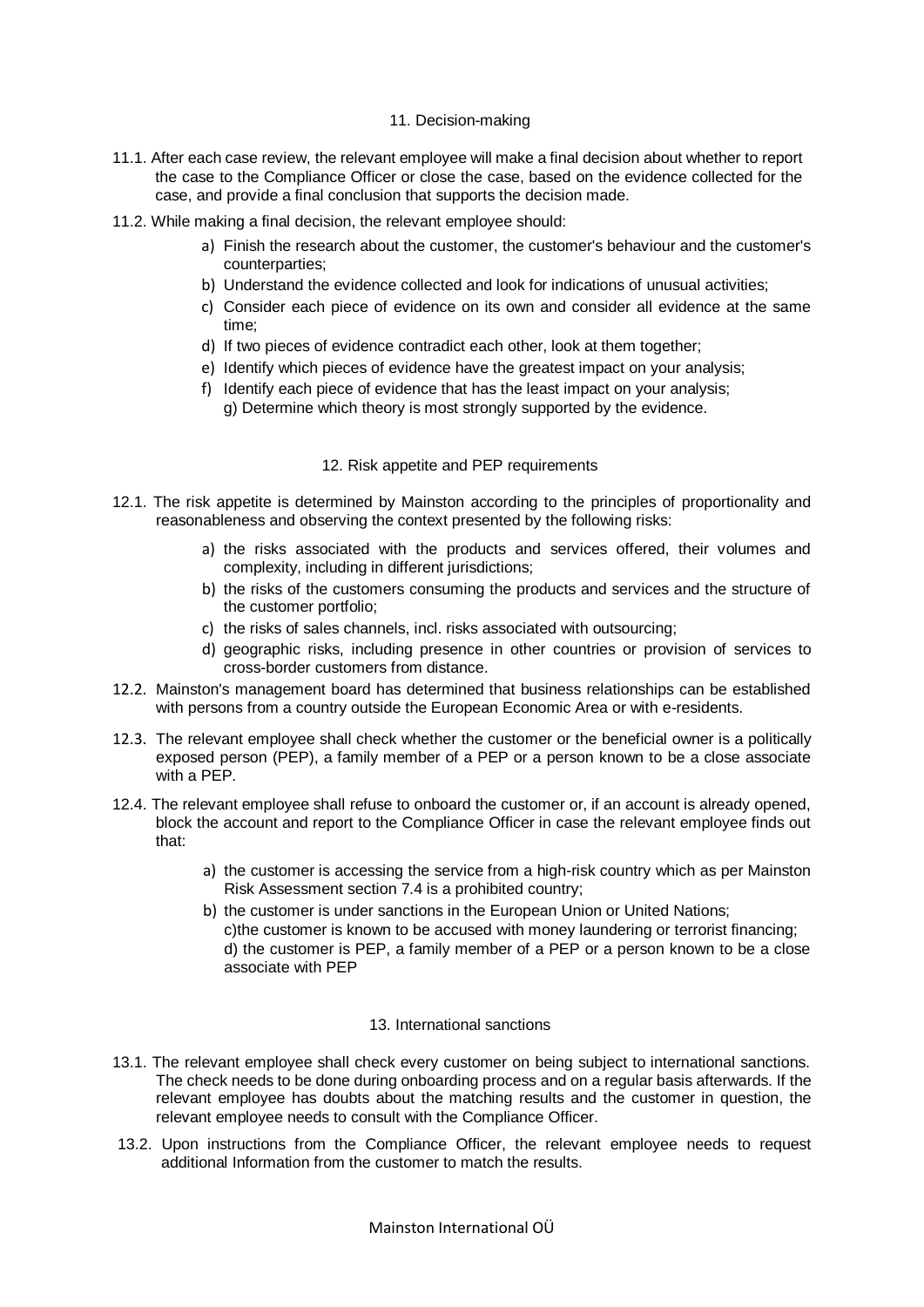13.3. The customer shall not be informed that he/she is screening under international sanctions' lists.

13.4. The relevant employee can check the list of persons under international sanctions following the link:

<https://www.politsei.ee/en/money-laundering>

- 13.5. The following information shall be recorded about each single check about the customer:
	- a) Check time;
	- b) Name of the relevant employee who made a check;
	- c) Check results;
	- d) Measures taken,
- 13.6. If the relevant employee identifies the customer who is subject to the international sanctions, the relevant employee shall inform the Compliance Officer. If the Compliance Officer agrees with the results, the Compliance Officer shall notify the management board.
	- 14. Reporting procedure of suspicious and unusual transactions
- <span id="page-18-0"></span>14.1. If the relevant employee has a suspicion that he or she may be dealing with a suspicious or unusual transaction, the employee shall promptly report this to the Compliance Officer. In addition to the abovementioned transaction and customer data, the Compliance Officer should also receive the reason for reporting and identification information about the customer.
- 14.2. The relevant employee is not allowed to notify the customer about the fact that the customer has been reported to the Compliance Officer.
- 14.3. In case of any suspicion, the relevant employee must notify the Compliance Officer by filling out the special notification form. The Compliance Officer must consider each report to determine whether it gives rise to grounds for knowledge or suspicion. Where such suspicion is determined, a suspicious transaction report made by the Compliance Officer shall be sent to the Financial Intelligence Unit.
- 14.4. The relevant employee must report to the Compliance Officer when he or she discovers any suspicious customer's behaviour related to money laundering, Including, but not limited to cases where:
	- a) The customer makes transfers to other persons in different countries that do not conform to the person's usual activities;
	- b) The customer informs that the funds will be withdrawn by a third party acting on his/her behalf and on his/her account;
	- c) The customer's profile does not conform to the nature of the transaction being executed by him/her.
- 14.5. In case of suspicion of terrorist financing, the relevant employee must identify the risk related to the customer and report to the Compliance Officer if the risks related to a customer cannot be reasonably mitigated or explained.
- 14.6. Mainston must report suspicious or unusual transactions to the Financial Intelligence Unit immediately, but not later than within two working days after identifying the activity or facts or after getting the suspicion,
- 14.7. The risks of terrorist financing include, but are not limited to:
	- a) The individual was born in a high-risk country;
	- b) The individual is a citizen of a high-risk country;
	- c) The individual has a place of residence in a high-risk country or the legal entity is incorporated in a high-risk country;
	- d) The natural person is associated with a legal person or another entity registered in a high risk country.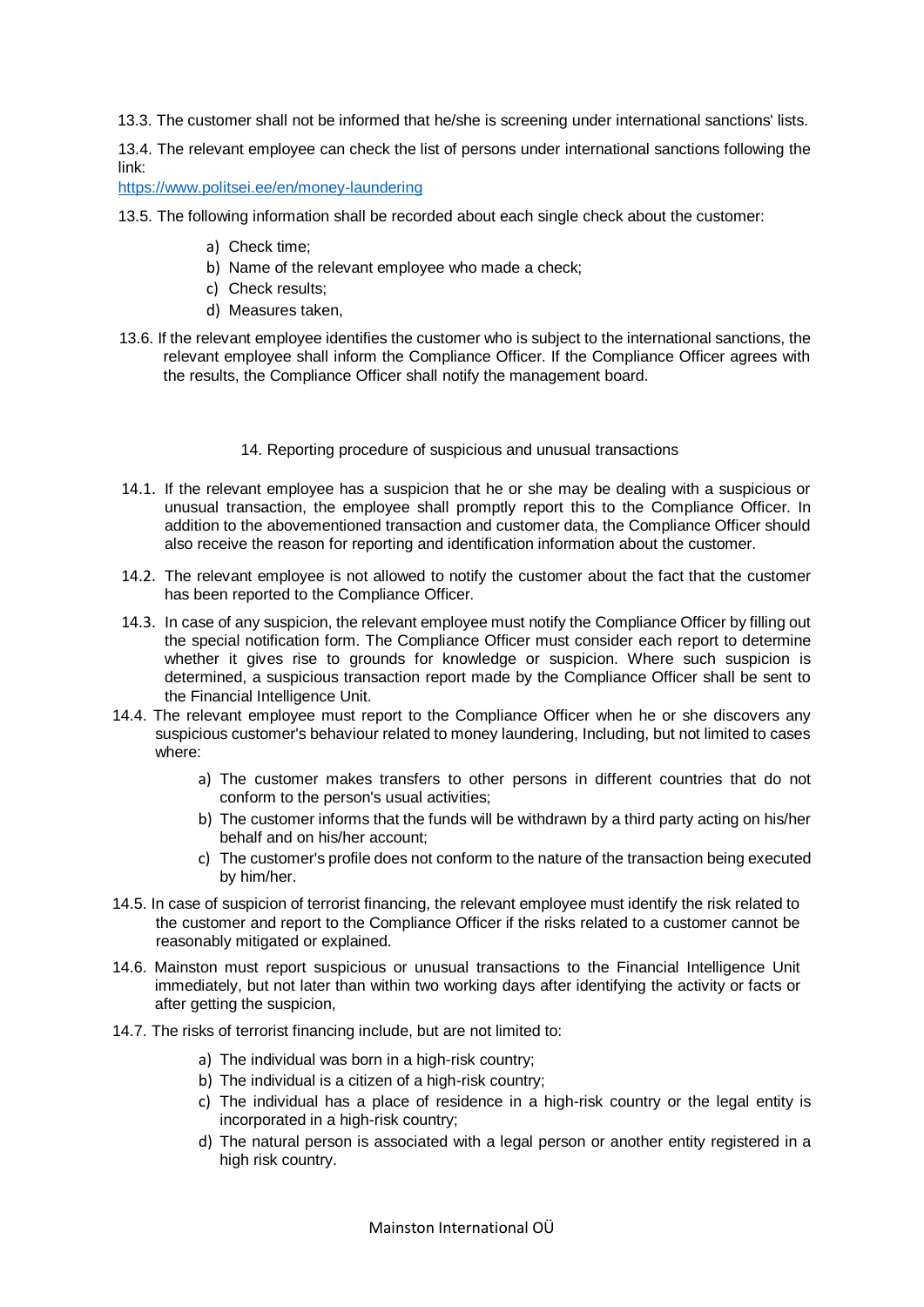14.8. The Compliance Officer shall make a note "ML/TF suspicion" behind the name of the customer in the company client database and/or on the documents. If there is a note "ML/TF suspicion" made in the customer's records, transactions can be carried out only subject to the prior consent of the MB.

- <span id="page-19-0"></span>15. A person in charge of the performance of the AML/CFT obligations
- 15.1. The designated management board member of Mainston shall be in charge of the compliance with the MLTFPA and relevant guidelines. Compliance Officer was appointed as the designated management board member by a resolution of the Mainston's management board.
- 15.2. The management board appoints a Compliance Officer for performance of AML/CFT duties and obligations. The management board shall co-ordinate the appointment of the Compliance Officer with the FIU.
- 15.3. Compliance Officer is a person who acts as the contact person for the Financial Intelligence Unit ensuring the compliance with the measures put in place to prevent money laundering and terrorist financing at our Company.
- 15.4. The Compliance Officer needs to have the adequate education, professional suitability, abilities, personal qualities, experience and impeccable reputation required for performance of its duties.
- 15.5. Compliance Officer shall have the following duties:
	- a) Checking compliance with the money laundering prevention requirements in our Company and carrying out training for the employees.
	- b) Carrying out preliminary analysis of submitted reports about suspicious transactions and deciding whether or not to refer a report to the Financial Intelligence Unit,
	- c) Sending information to the Financial Intelligence Unit in the case of suspected money laundering/terrorist financing and responding to queries and precepts made by the Financial Intelligence Unit.
	- d) Gathering information received from employees about suspicious and/or unusual actions, processing such information and keeping records pursuant to the prescribed procedure.
	- e) Notifying the management board in writing of any problems with compliance with these internal Rules of Procedural, guidelines and other legal acts and making periodic submission of written statements on compliance with the requirements arising from the MLTFPA
	- f) Preparing written overviews on compliance with money laundering and terrorist financing prevention requirements for the management board.
- 15.6. Rights of the Compliance Officer:
	- a) Making proposals for amending these Rules of Procedure, AML policy, and any other policies of Mainston that are related to anti-money laundering and the prevention of terrorist financing;
	- b) Monitoring the activities of the employees in pursuing the measures to prevent money laundering and terrorist financing.
	- c) Receiving data and information required for performance of the duties of the Compliance Officer.
	- d) Making proposals for re-organising the process of submission of notifications of suspicious and unusual transactions,
	- e) Receiving training in the field.
- 15.7. The Compliance Officer may send the information or data that have become known to him or her in connection with suspected money laundering/terrorist financing only to:
	- a) The management board of Mainston or to an employee especially appointed by the management board.
	- b) The Financial Intelligence Unit.
	- c) A preliminary investigating authority in connection with criminal proceedings;
	- d) The court on the basis of a court ruling or judgement.

Mainston International OÜ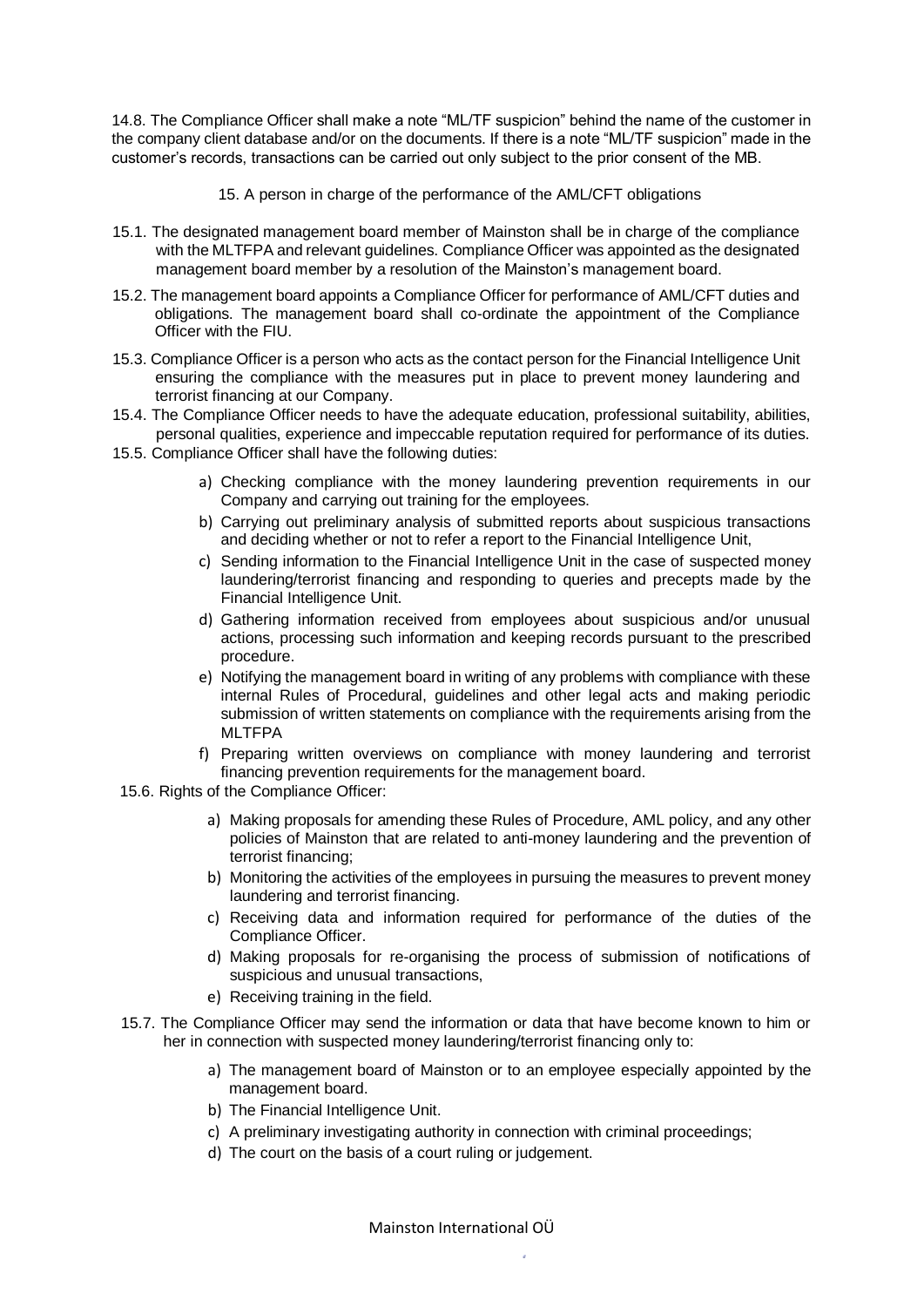- 15.8. In the event of a well-founded suspicion concerning money laundering or terrorist financing, the Compliance Officer shall promptly but not later than within two working days report it to the Financial Intelligence Unit.
- 15.9. A report shall be sent to the Financial Intelligence Unit using the web-based reporting form at <https://fiu.ee/saada-teade> . Copies of the documents that serve as the basis for a transaction, as well as the data or copies of the documents used as the basis for identifying a person, shall be enclosed with the filled-in reporting form.
- 15.10. Mainston must send a notice to the Financial Intelligence Unit in the event of the circumstances set out in subsections 4.6 a) and f).
- 15.11. The customer shall never be notified about any report sent about him or her to the Financial Intelligence Unit.
- 15,12.lf the activities of a customer are not, in accordance with these Rules of Procedure, fully classifiable as activities which are to be reported to the Financial Intelligence Unit, any future activities of such customer shall be under increased scrutiny, The Financial Intelligence Unit shall be notified immediately if there is a well-founded suspicion about the behaviour of the customer.

15.13. No company, employee, the Compliance Officer or any other person acting on behalf of Mainston shall be liable for any damage which may arise from non-completion or late completion of a transaction that is incurred by the customer because of suspicions about terrorist financing or money laundering that have been reported in good faith to the Financial Intelligence Unit.

15.14. Reporting to the Financial Intelligence Unit and sending relevant information shall not be deemed to be a violation of the duty of confidentiality laid down by law or a contract and no liability prescribed by legislation or a contract shall be attributed to those persons for disclosure of such relevant information.

#### 16. Auditing and internal control

- <span id="page-20-0"></span>16.1. Mainston will appoint an auditor to audit the annual accounts of the Company.
- 16.2. The audit firm will not be appointed for more than 5 years.

16.3. The management board of Mainston appoints an internal auditor to perform the tasks of the internal control unit.

- 16.4. An internal auditor may not undertake tasks which cause, may cause, a conflict of interests.
- 16.5. The task of an internal auditor is to verify whether the operations of Mainston and of its managers comply with:
	- a) the requirements established by legislation;
	- b) any compliance notices issued by the Financial Intelligence Unit;
	- c) the decisions of the provider's management bodies;
	- d) internal rules
	- e) the agreements concluded by the provider and with best practice

16.6. Mainston ensures that the internal auditor enjoys all rights and working conditions required for them to perform their duties, including the right to be provided explanations and information by the provider's managers and employees, and to monitor the elimination of any defects that have been discovered and the implementation of any proposals that have been made.

### 17. Training for employees

- <span id="page-20-1"></span>17.1. The Compliance Officer or other expert in the field of anti-money laundering shall carry out the money laundering and terrorist financing prevention training for the employees of Mainston.
- 17.2. The employees must be informed about the requirements for the prevention of money laundering and terrorist financing and the implementation of due diligence measures and reports on suspicion of money laundering. It includes: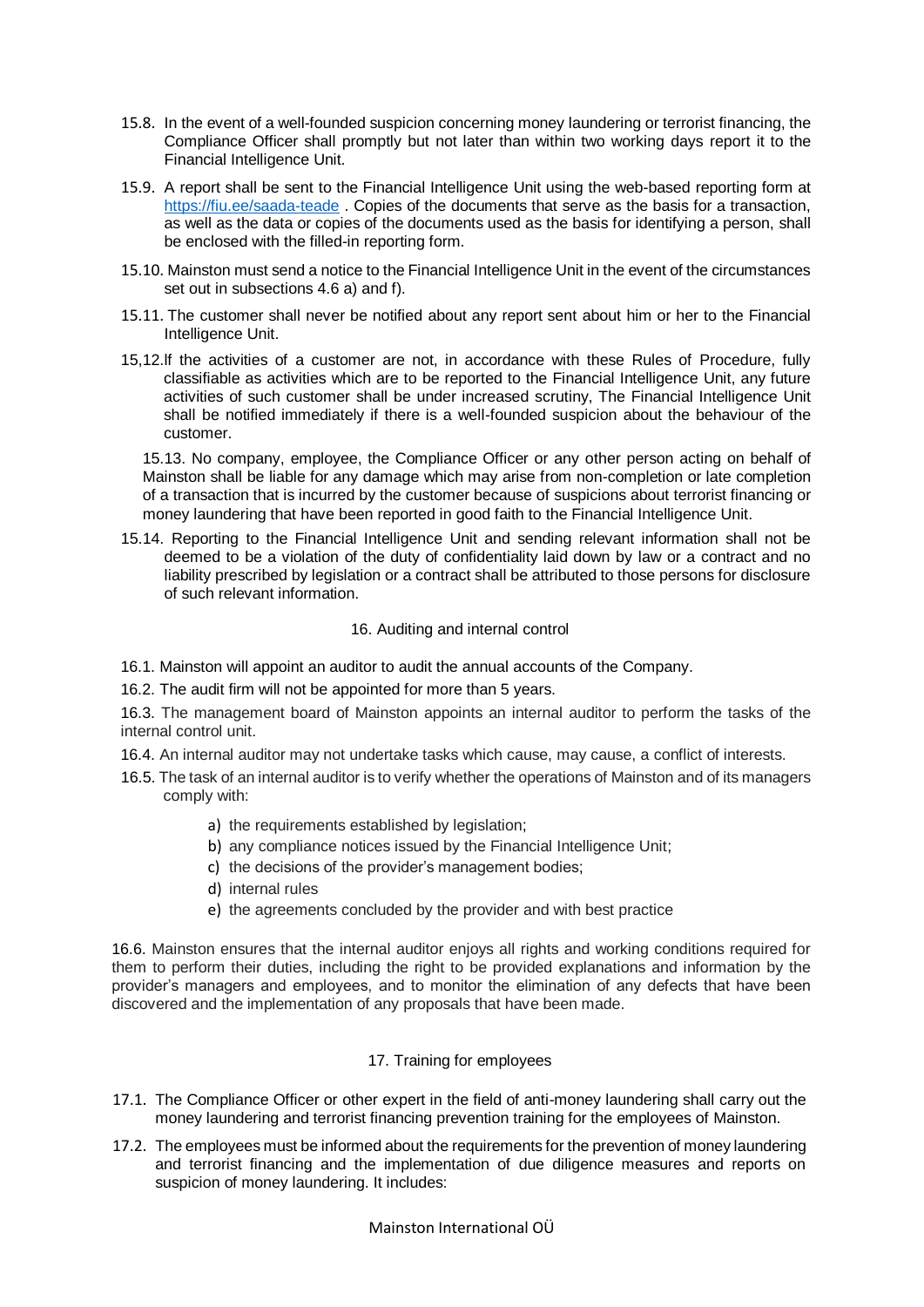- a) the principles specified in the risk appetite of the company;
- b) the risks arising from the activities of and services provided by the company;
- c) the obligations stipulated in these rules of procedure;
- d) the contemporary methods of committing money laundering and terrorist financing and specific typologies/cases, and the risks associated with them;
- e) how to recognise actions related to possible money laundering or terrorist financing, and guidelines on how to act in such situations.
- 17.3. The Compliance Officer is responsible for carrying out regular training. Each relevant employee shall confirm their participation with their signature. It is recommended to organize trainings when necessary, but not less than once per year.
- 17.4. The Compliance Officer is obligated to provide instructions and an introduction training to all new relevant employees pursuant to the prescribed procedure following the signing of the employment contract no later than within one week after the commencement of employment by the relevant employee and to make the new relevant employee familiar with these Rules of Procedure against signature.
- 17.5 The Compliance Officer has the right to submit proposals to the management board concerning what trainings should be made.

#### 18. Violation of duty to register information and keep records

<span id="page-21-0"></span>18.1. Any violation of the duty to register information and to keep records as prescribed by these Rules of Procedure and in the Money Laundering and Terrorist Financing Prevention Act shall be disciplined in accordance with the law.

#### 19. Requests from the Financial Intelligence Unit

<span id="page-21-1"></span>19.1. Upon the request of a supervision officer of the Financial Intelligence Unit all necessary documents and information shall be provided to the inspectors immediately.

#### 20. Outsourcing

- <span id="page-21-2"></span>20.1. Outsourcing of any obligation under these Rules of Procedure is allowed only upon respective resolution by the management board. Outsourcing is allowed only to a party that applies due diligence measures similar to those stipulated in these Rules of Procedure and the MLTFPA and provided the respective party is ready to be subject to supervision similar to one exercised over Mainston in accordance with the MLTFPA.
- 20.2. To outsource an activity, the obliged entity enters into a written contract with the other person. The contract must ensure:
	- a) division of the rights and obligations associated with the outsourcing of the activity;
	- b) that the outsourcing of the activity does not impede the activities of Minston or performance of the obligations provided for in the law and guidelines;
	- c) that the other person performs all the obligations of the Company relating to the outsourcing of the activity;
	- d) that the outsourcing of the activity does not impede exercising supervision over Mainston;
	- e) that the competent authority can exercise supervision over the person carrying out the outsourced activity;
	- f) the required level of knowledge and skills and the capacity of the person conducting the outsourced activity;
	- g) that Mainston has the unrestricted right to inspect compliance by the person conducting the outsourced activity;
	- h) that documents and data gathered comply with the requirements arising from the law and relevant guidelines;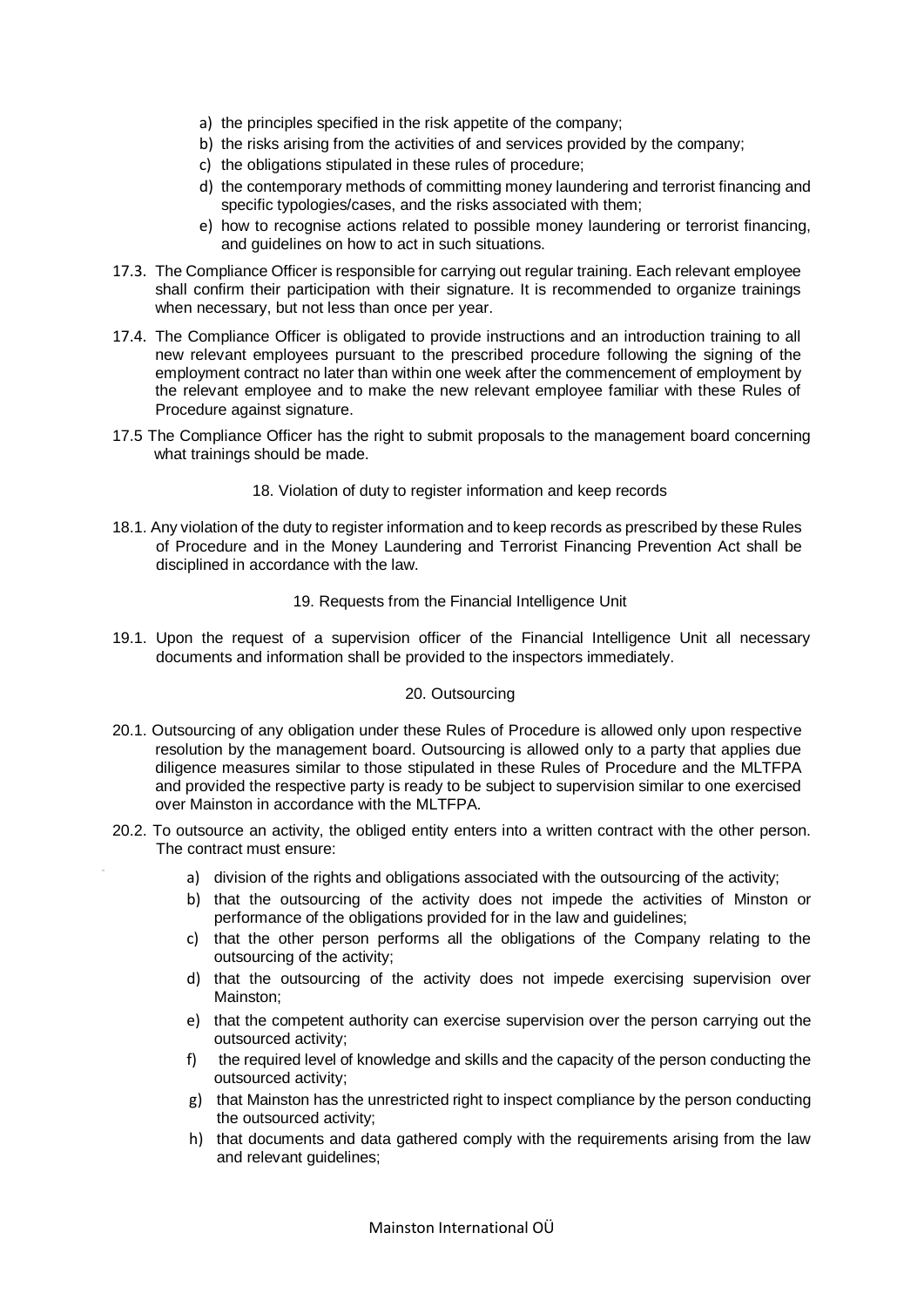- i) the right of the obliged entity to terminate the outsourcing contract with the other person, where necessary, if the latter has failed to perform the contractual obligations or has not performed them properly.
- 20.3. Mainston or the relevant employee may rely on the data and documents gathered by a thirdparty if the Company or the relevant employee:
	- a) gathers from the third-party information on the identity of the person establishing the business relationship or making the transaction, their representative and the beneficial owner, as well as the purpose and nature of the business relationship or transaction;
	- b) has ensured that, where necessary, the Company or the relevant employee is able to immediately obtain all the data and documents that were gathered by the third-party;
	- c) has established that the third-party is required to comply and actually complies with requirements equal to those established in the relevant law and is under or is prepared to be under state supervision regarding compliance with the requirements.
- 20.4. In the case of identification of person and verification of data using information technology means described in section 4, identification and data verification and the questionnaire can be carried out by a relevant employee, a partner of Mainston or by an automated system.

#### 21. Prevention of conflicts of interest

- <span id="page-22-0"></span>21.1. In order to identify and manage conflicts of interests, Mainston:
	- a) established the risk appetite and risks arising from its activities;
	- b) avoids situations where the personal interests of owners, managers and employees and customers are in conflict with the interests of the Company;
	- c) asks the employees and managers to provide data about their economic interests that may originate a conflict of interests. Mainston regularly updates these declarations of economic interests;
	- d) identifies and analyses whether the persons who lead a customer to Mainston has a conflict of interests between the Company and the customer. The measure to manage such a conflict of interests may be to avoid establishing such business relationship.
		- 22. Amendments of these Rules of Procedure
- <span id="page-22-1"></span>22.1. These Rules of Procedure may be amended by resolution of the management board based on a majority vote in accordance with the articles of association of Mainston.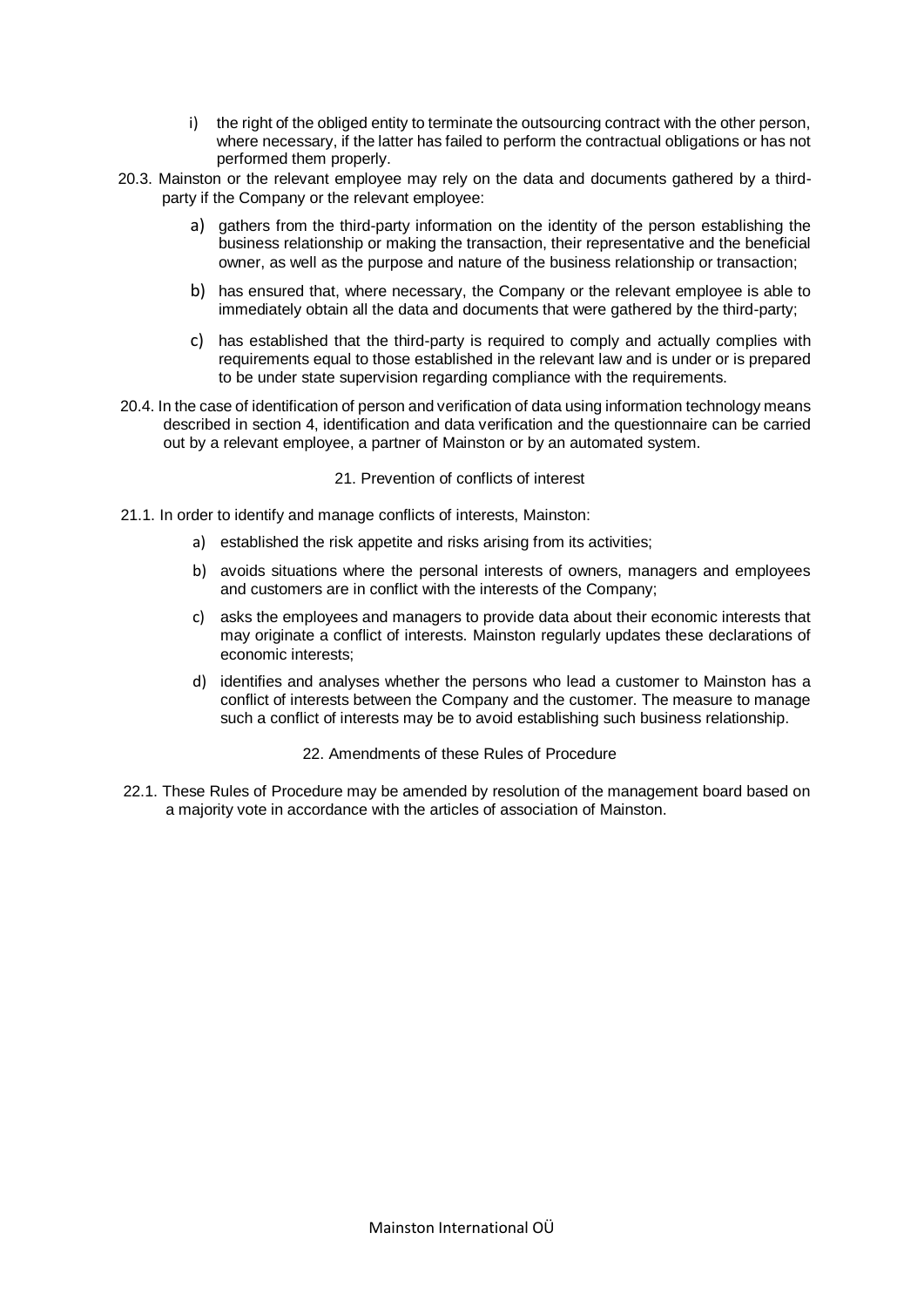#### <span id="page-23-0"></span>Annex 1: Mainston International OÜ Onboarding Scheme B2C

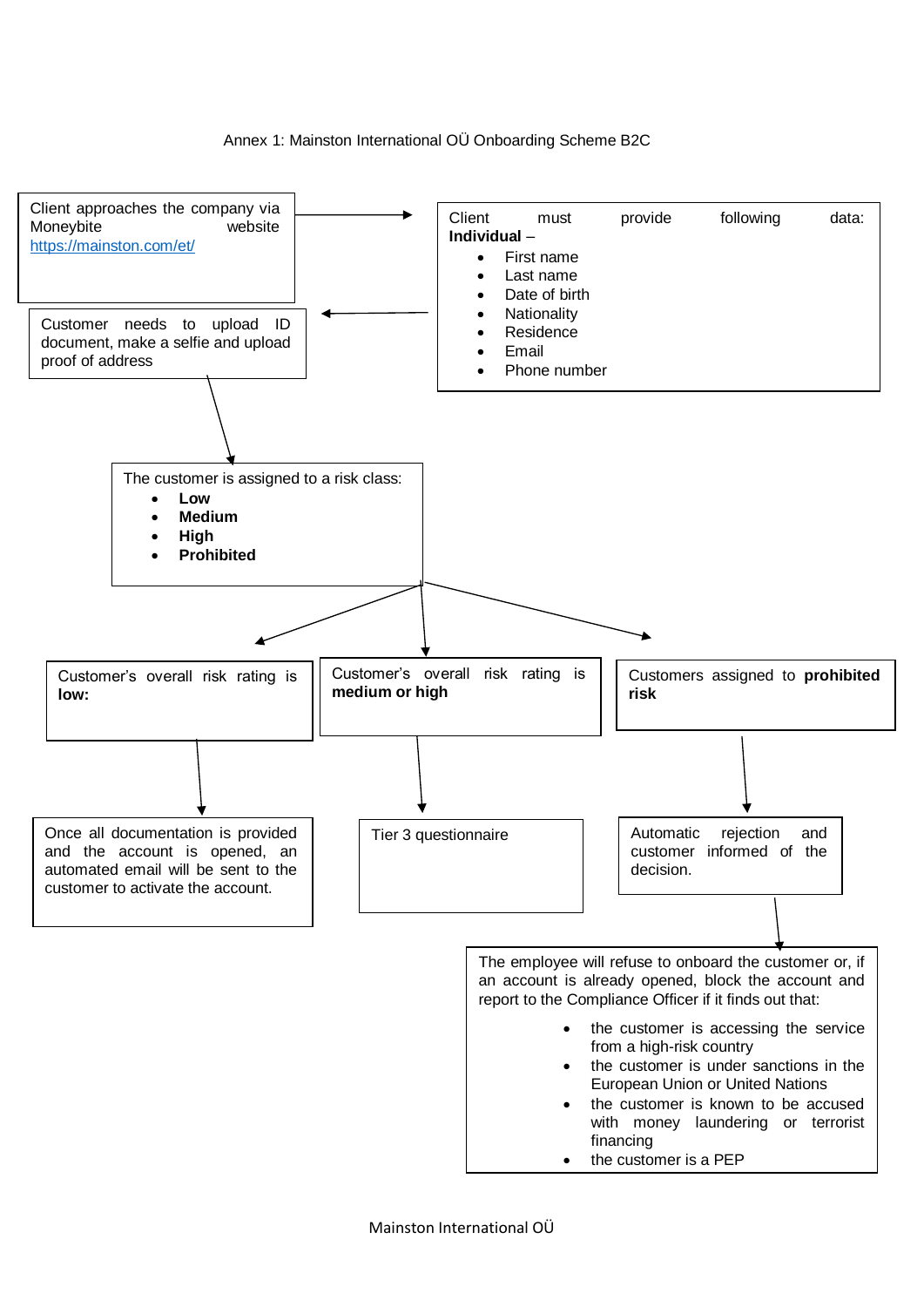The following valid documents serve as basis for a natural person's identification:

- a) an identity card;
- b) a passport;
- c) a diplomatic passport;
- d) an ID card of the citizen of the European Union;
- e) a driving licence if the document shows the name, photo or face image, signature or signature image and date of birth or personal identification code of its holder.

Collected data stored by the company on AWS includes their name, date of birth and address but any personal data like biometrics and identity documents (like ID card numbers or images) are collected and stored by Onfido (a secure, AIpowered identity verification solution via their SDK and Mainston only gets a reference to this information via API.

Collected data which needs to be kept involves:

- a) information about the circumstances of refusal of the establishment of a business relationship or the completing an occasional transaction;
- b) information if it is impossible to take the due diligence measures using information technology means;
- c) originals or copies of the documents that serve as a basis for the establishment of identity and verification of the submitted information;
- d) the transaction date or period and a description of the substance of the transaction;
- e) the list of payment accounts kept in the name of the Company, along with each payment account's unique feature and the account manager's name.
- f) information serving as the basis for the duty to report to FIU